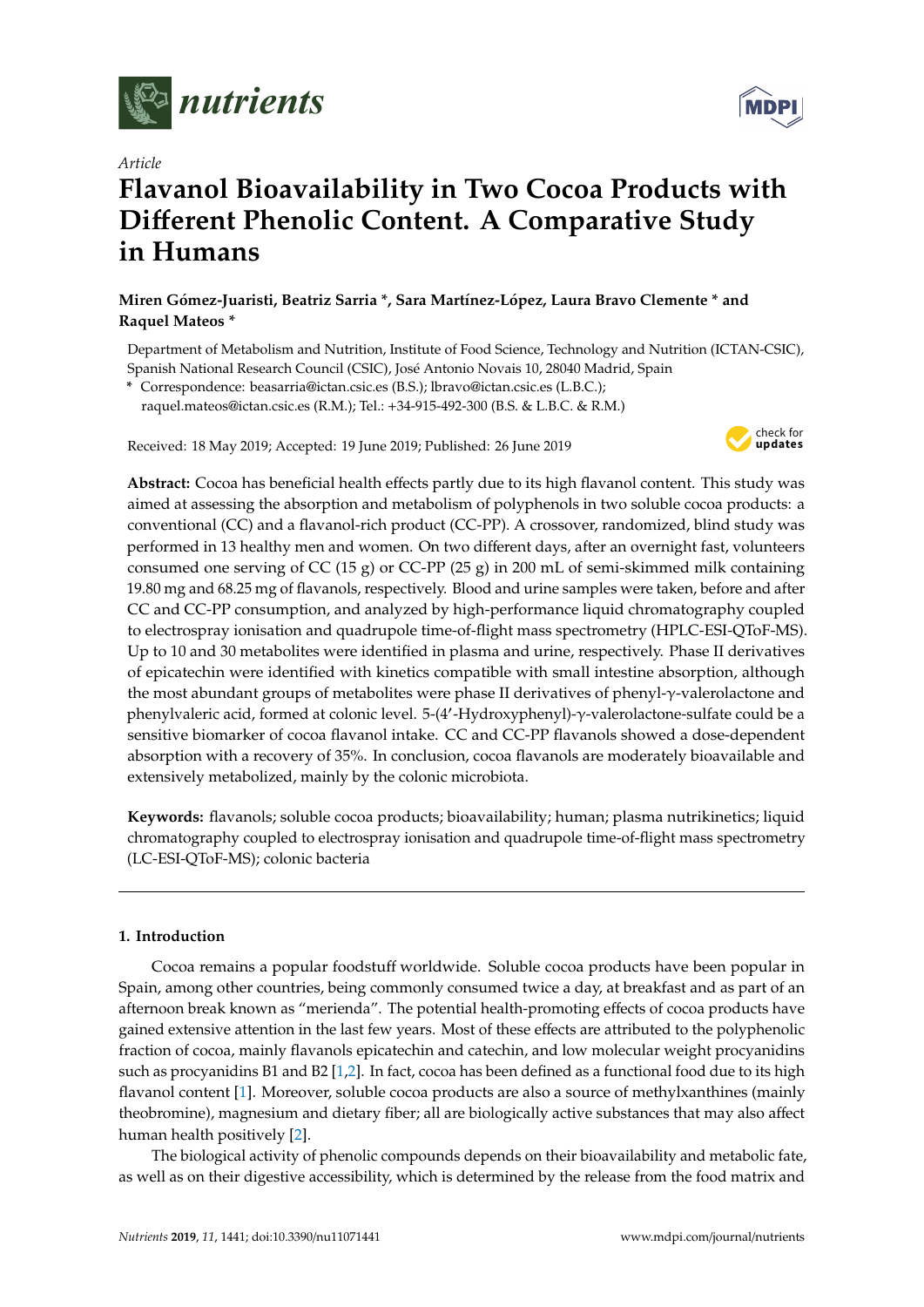by humans.

efficiency in trans-epithelial passage. Recently Mena et al. [\[3\]](#page-17-0) reviewed the rate and extent of absorption of cocoa polyphenols in humans, as well as the metabolic pathways involved. These polyphenols are partially absorbed in the upper gastrointestinal tract, being conjugated by phase II enzymes into methoxy, sulfated and/or glucuronidated metabolites, with maximum plasma concentrations around 2 h after cocoa intake in the nM range [\[4\]](#page-17-1). Controversy exists regarding whether procyanidins can be broken down in the stomach yielding monomers that may be absorbed or, conversely, whether intact procyanidins can be absorbed from the gastrointestinal tract. In this sense, Ottaviani et al. [\[5\]](#page-17-2) observed that dietary procyanidins do not contribute to the systemic pool of flavanols in humans when test drinks that contained only flavanols, flavanols and procyanidins, or only procyanidins were consumed

Polyphenols not absorbed in the small intestine reach the colon where they are metabolized by the intestinal microbiota mainly to phenyl-γ-valerolactone and phenylvaleric acid metabolites [\[3\]](#page-17-0). These ring fission products, as well as phenylvaleric acid conjugates, were excreted primarily 5–10 h after ingestion of green tea [\[6,](#page-17-3)[7\]](#page-17-4). In a recent report on the absorption, distribution, metabolism, and excretion in humans of radiolabeled and stereochemically pure  $[2^{-14}C]$ (-)-epicatechin  $({}^{14}C$ epicatechin) [\[8\]](#page-17-5), 20 different metabolites were identified and quantified: phase II derivatives of epicatechin, hydroxyphenyl-γ-valerolactones and phenylvaleric acids. Moreover, it was confirmed that the gut microbiome is a key driver of epicatechin metabolism.

Nowadays, innovation in the elaboration of cocoa products includes using new delivery forms in an attempt to increase polyphenols' bioavailability, like microencapsulation of cocoa phenols in cocoa-nut creams [\[9\]](#page-17-6). New soluble cocoa products enriched with bioactive components such as dietary fiber, methylxanthines or polyphenols are also being introduced into the food market. This is the case of two novel soluble cocoa products, produced and commercialized by the same manufacturer as the products used in the present study. One is rich in dietary fiber and the other rich in cocoa, containing 1.16 and 3.02 mg/g of flavanols, respectively [\[10\]](#page-17-7)—amounts similar to the flavanol content of the soluble cocoas used in the present study (see below). When consumed in realistic doses by healthy and subjects at cardiovascular risk (hypercholesterolemic), results showed that both soluble cocoa products had a positive effect on serum lipid profile, increasing HDL-cholesterol without inducing anthropometric changes. These effects could be associated in part to the flavanol content in the two commercial cocoa products, although in that study the circulating levels of phenolic metabolites was not quantified. However, other studies have shown a correlation between the effect of dark chocolate (50 g, providing 7.5 gallic acid equivalents (GAE) of polyphenols) improving platelet function and the increased plasma concentrations of structurally-related (epi)catechin metabolites (SREM). These data confirm that the potential health benefits of cocoa consumption may be mediated by flavan-3-ol circulating metabolites [\[11\]](#page-17-8), in spite of the limited bioavailability of cocoa polyphenols.

Indeed, many studies have focused on determining the bioavailability and metabolism of cocoa phenolic compounds, although most bioavailability studies have been carried out with unrealistic doses (for some reviews see  $[3,12-14]$  $[3,12-14]$  $[3,12-14]$ ). Therefore, the aim of the present work was to evaluate the bioavailability of flavanols in healthy humans after consuming a realistic amount of two soluble cocoa products: a conventional soluble cocoa (CC) and a flavanol-rich soluble cocoa (CC-PP). In addition, an important effort has been made to identify microbiota-derived metabolites, showing the importance of gut bacteria on polyphenol absorption and metabolism.

#### **2. Materials and Methods**

#### *2.1. Chemical Reagents and Materials*

The commercialized soluble cocoa products used in the study were provided by Idilia Foods (previous company name: Nutrexpa S.L.), one being a conventional soluble cocoa product, labeled as CC, and the other a flavanol-rich soluble cocoa product, labeled as CC-PP. All solvents and reagents were of analytical grade unless otherwise stated. Ascorbic acid, epicatechin, catechin,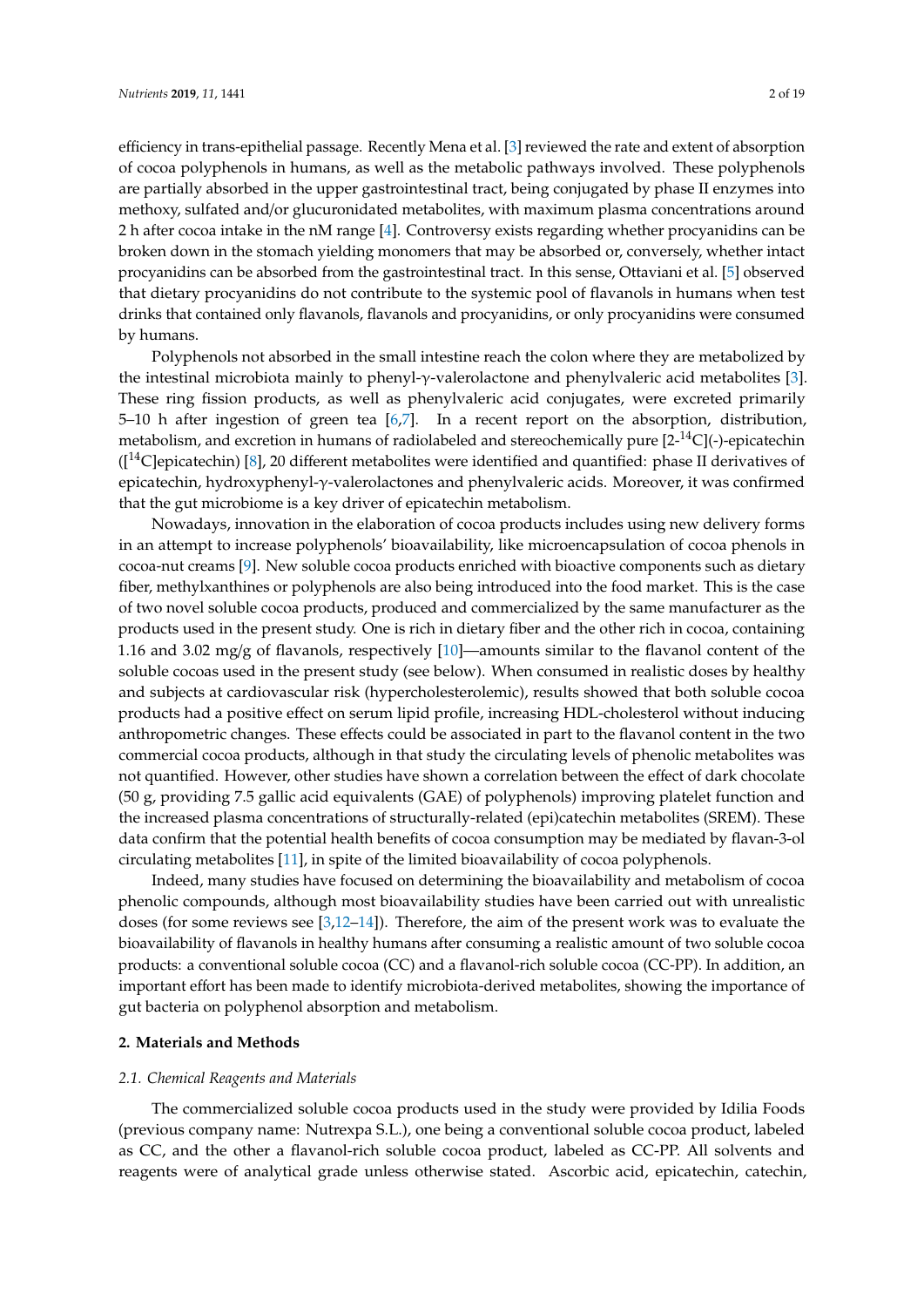procyanidin B1, 3-(3,4-dihydroxyphenyl)propionic acid, 3-(4-hydroxyphenyl)propionic acid, 3-(4 hydroxy-3-methoxyphenyl)propionic acid, 3,4-dihydroxyphenylacetic acid, 4-hydroxyphenylacetic acid, 4-hydroxy-3-methoxyphenylacetic acid, protocatechuic acid, 4-hydroxybenzoic acid and ferulic acid were from Sigma-Aldrich (Madrid, Spain). Procyanidin B2 and epicatechin-3-gallate were acquired from Extransynthese Genay Cedex (France). Methanol, formic acid, and acetonitrile (high-performance liquid chromatography (HPLC) grade) were acquired from Panreac (Madrid, Spain).

#### *2.2. Quantification of Total Polyphenols of the Soluble Cocoa Products. Characterization and Quantification by high-performance liquid chromatography-mass spectrometry (HPLC-MS) and high-performance liquid chromatography-diode array (HPLC-DAD).*

Total polyphenols were measured spectrophotometrically using the Folin–Ciocalteau reagent and gallic acid as standard. Results were expressed as µg equiv gallic acid/g product.

As described by Bravo et al. [\[15\]](#page-17-11), cocoa extracts were obtained by washing 1 g of defatted cocoa with 40 mL of 50% aqueous methanol (HPLC grade) containing 0.8% of 2 mol/L hydrochloric acid for 1 h at room temperature with constant shaking. Afterwards, samples were centrifuged (10 min, 3000× *g*) and supernatants were collected. The residues obtained were successively extracted with 40 mL of 70% acetone (*v*/*v*) in water (1 h, constant shaking). The samples were then centrifuged (10 min, 3000× *g*) and supernatants were collected. Finally, supernatants obtained after each extraction step were combined and made up to 100 mL. Polyphenolic composition was analyzed using an Agilent 1200 series liquid chromatographic system equipped with an autosampler, quaternary pump, diode array detector (DAD) and simple quadrupole (sQ) mass spectrometer (Agilent Technologies, Waldbronn, Germany). Samples (20 µL) were injected into a Superspher RP18 column (4.6 mm × 250 mm i.d., 4 µm; Agilent Technologies) preceded by an ODS RP18 guard column kept in a thermostatic oven at 37 ◦C.

Elution was performed at a flow rate of 0.6 mL/min using a binary system consisting of 1% formic acid in deionized water (solvent A) and 1% formic acid in acetonitrile (solvent B). The solvent gradient changed from 6% to 10% solvent B over 20 min, 10% to 13% solvent B over 5 min, 13% to 15% solvent B over 5 min, 15% to 10% in 10 min, 10% to 6% in 5 min and then maintained isocratically for 5 min. Chromatograms were recorded at 280 nm. The mass spectrometer was fitted to an atmospheric pressure electrospray ionization (ESI) source, which operated in negative ion mode. Capillary voltage was set to 3500 V, with nebulizing gas flow rate of 12 h/L, drying gas temperature of 350 ◦C and nebulizer pressure of 45 psi. Mass spectrometry data were acquired in scan mode (mass range *m*/*z* 100–1000). Data acquisition and analysis were carried out in an Agilent ChemStation.

An Agilent 1200 series liquid chromatographic system (Agilent Technologies) equipped with a quaternary pump, column oven, autosampler and DAD was used to quantify the identified polyphenols in soluble cocoa products by high-performance liquid chromatography (HPLC–DAD). The chromatographic conditions (column, guard column, binary gradient, injection volume, etc.) were as described above. For quantitative analysis the external standard method was used. Samples were prepared and analyzed in triplicate and the results were expressed as the mean value.

#### *2.3. Subjects and Study Design*

The study protocol was conducted in accordance with the ethical recommendations of the Declaration of Helsinki and approved by the Ethics Committee of Hospital Universitario Puerta de Hierro in Majadahonda (Madrid, Spain) (ACT ID 256, 28th of June 2010; Project Identification Code AGL2015-69986-R). Recruitment of volunteers was carried out through placing advertisements at the Institute of Food Science, Technology and Nutrition (ICTAN).

The study was carried out in thirteen healthy subjects (3 men and 10 women); the mens' average age and body mass index were  $26.67 \pm 3.21$  year and  $22.47 \pm 2.97$  kg/m<sup>2</sup>, respectively, and womens' were  $32.60 \pm 9.85$  year and  $23.36 \pm 3.73$  kg/m<sup>2</sup>, respectively. They were non-smoker, non-vegetarian, non-pregnant women, who were not taking any medication or nutritional supplements, and were not suffering from any chronic pathology or gastrointestinal disorder. The sample size was estimated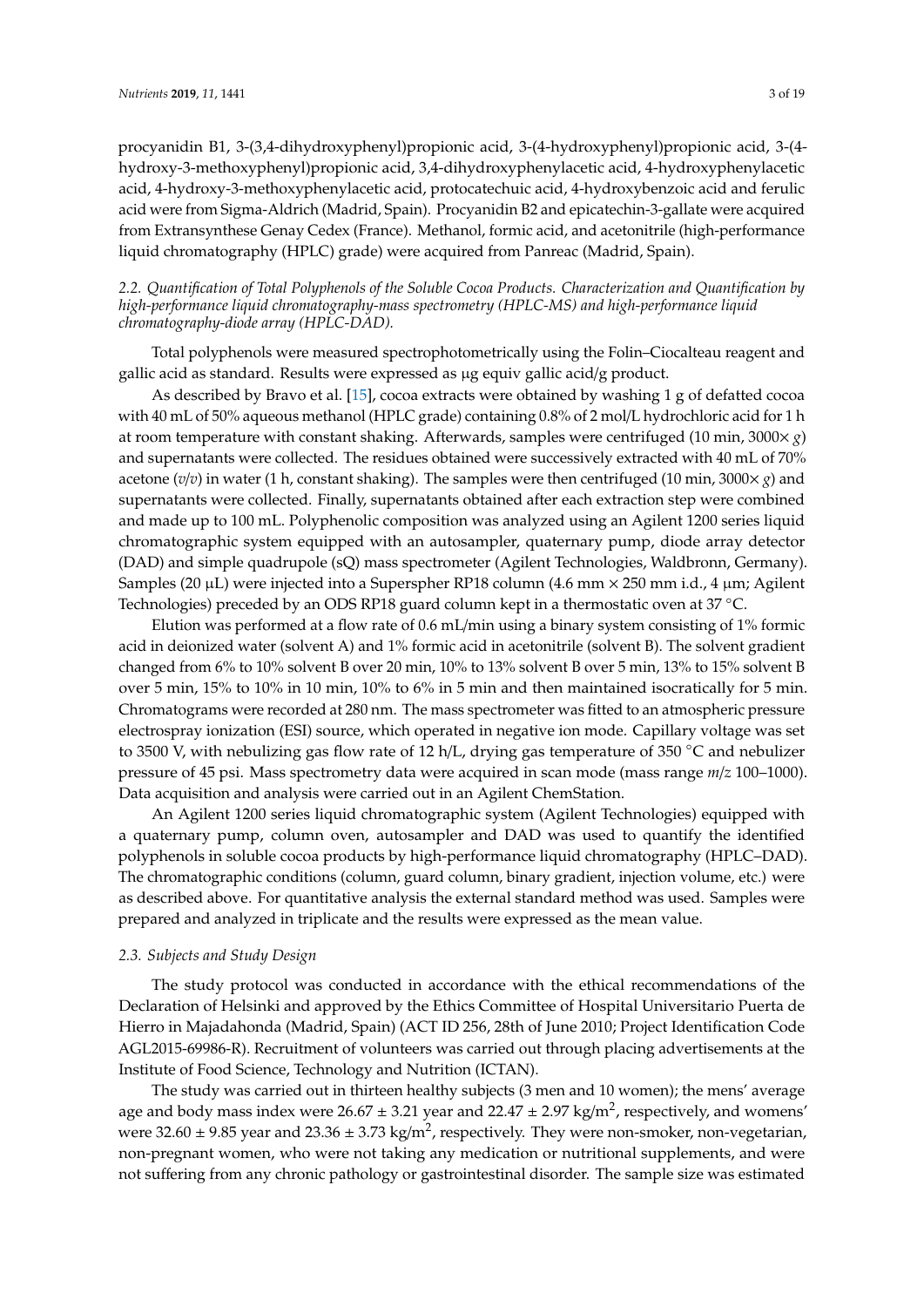attending to similar previous bioavailability studies [\[4](#page-17-1)[,16\]](#page-17-12). The volunteers gave their informed consent prior to participation.

The present randomized, single-blind study was carried out at the Human Nutrition Unit (HNU) of the Institute of Food Science, Technology and Nutrition (ICTAN). Volunteers attended the HNU on two days, separated by two weeks. Three days previous to each visit, participants were instructed not to consume cocoa products (chocolate, soluble cocoa, etc.), juices, tea, wine, grape must, oranges, tangerines, apples, grapes, strawberries or other berries, beets, onions, soybeans and soy derivatives. In addition, volunteers were asked to complete a 24 h food intake recall the day before they attended the HNU in order to monitor any possible food restriction incompliance.

On each intervention day, volunteers arrived at the HNU after an overnight fast. Prior to the intake of the soluble cocoa product, a nurse inserted a cannula in the cubital vein of the non-prevailing arm of the volunteers and blood samples were collected into EDTA-coated tubes at baseline  $(t = 0)$  and 0.5, 1, 2, 3, 4, 6, and 8 h after consuming the corresponding cocoa product. The soluble cocoa products, either 15 g of CC or 25 g CC-PP, were dissolved in 200 mL of semi-skimmed milk following manufacturer's preparation instructions. Plasma was separated by centrifugation (10 min, 3000 rpm, 4 ◦C) and stored at −80 ◦C until further analysis. Urine samples were collected at different time intervals (t = −2–0, 0–4, 4–8, 8–12, and 12–24 h) in urine collection flasks that contained 0.5 g of ascorbic acid as preservative and were aliquoted and frozen at −20 ◦C until analysis. A polyphenol-free breakfast, lunch and afternoon snack were provided 2 h, 4 h, and 8 h after consumption of cocoa products, and water and isotonic beverages were available *ad libitum*.

#### *2.4. Extraction of Phenolic Metabolites from Biological Samples*

A liquid–liquid extraction and protein precipitation with acetonitrile was used to isolate metabolites from plasma. A 1 mL defrosted plasma sample was mixed with 50  $\mu$ L of ascorbic acid (0.2 g/mL). After vortexing the aqueous mixture, it was added drop wise to 750 µL of cold acetonitrile and vortexed for 2 min before centrifuging at 12,000 rpm for 10 min at 4 ℃. The supernatant was separated, and the pellet was re-extracted twice more following the same procedure. Supernatants were combined and reduced to dryness under a stream of nitrogen at 30 ◦C. The dried samples were resuspended in 150 µL of aqueous formic acid (0.1%) containing 10% acetonitrile acidified with 0.1% formic acid and centrifuged at 4  $\degree$ C for 20 min at 14,000 rpm. The final supernatant was collected, filtered (0.45 µm pore-size, cellulose-acetate membrane filters, Albet, Dassel (Germany)) and 30 µL were analyzed by high-performance liquid chromatography coupled to electrospray ionisation and quadrupole time-of-flight mass spectrometry (HPLC-ESI-QToF-MS). Recoveries of the standards used to quantify metabolites ranged from 95 to 99%.

Urine samples were diluted with an equivalent volume of Milli-Q water (50%) and centrifuged at 14000 rpm (10 min, 4 ◦C). Supernatants were filtered (0.45 µm pore-size cellulose-acetate membrane filters) and a  $5 \mu$ L aliquot was directly injected into the LC-ESI-QToF-MS equipment.

#### *2.5. Metabolite Identification by HPLC-ESI-QToF-MS Analysis*

Analyses were performed on an Agilent 1200 series LC system coupled to an Agilent 6530A Accurate-Mass Quadrupole Time-Of-Flight (Q-ToF) with ESI-Jet Stream Technology (Agilent Technologies). Compounds were separated on a reverse-phase Ascentis Express C18 (15 cm  $\times$  3 mm, 2.7 m) column (Sigma-Aldrich Química, Madrid) preceded by a Supelco 55215-U guard column at 30 °C. The test samples, either 30  $\mu$ L of the plasma extract or 5  $\mu$ L of diluted urine, were injected and separated using a mobile phase consisting of Milli-Q water (phase A) and acetonitrile (phase B), both containing 0.1% formic acid, at a flow rate of 0.3 mL/min. The mobile phase was initially programmed with 90% of solvent A and 10% of B. The elution program increased to 30% of solvent B in 10 min. Then, the initial conditions (10% solvent B) were recovered in 5 min and maintained for 5 min. The Q-ToF acquisition conditions were as follows: drying gas flow (nitrogen, purity > 99.9%) and temperature were 10 L/min and 325 °C, respectively; sheath gas flow and temperature were 6 L/min and 250 °C,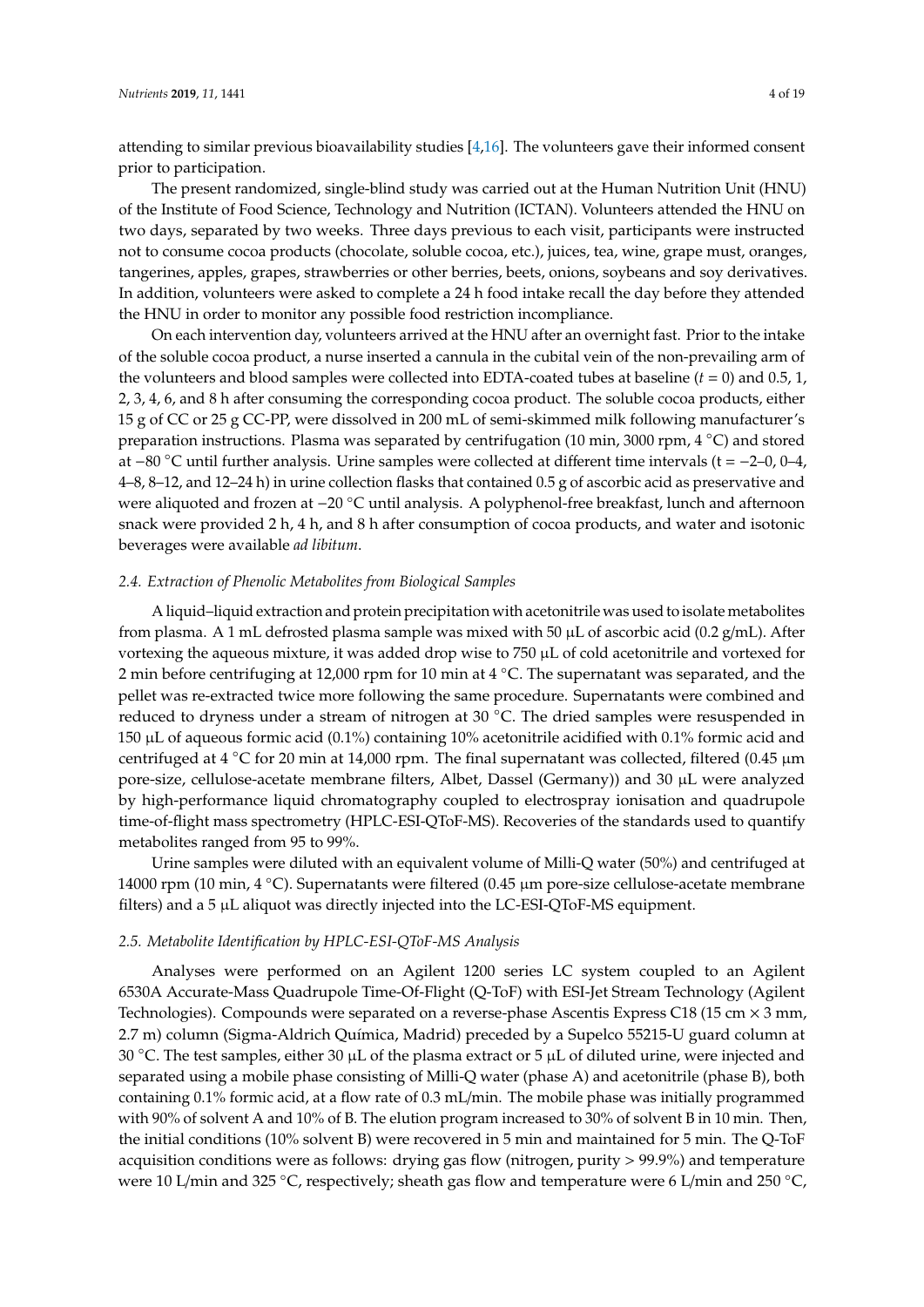respectively; nebulizer pressure was 25 psi; cap voltage was 3500 V and nozzle voltage was 500 V. Mass range selected was from 100 up to 970 *m*/*z* in negative mode and fragmentor voltage of 150 V. Data were processed in a Mass Hunter Workstation Software.

Due to the lack of standards for certain phase II metabolites, they were tentatively quantified using the calibration curves of their corresponding phenolic precursors. Thus, epicatechin was used to quantify epicatechin and 5-(3',4'-dihydroxyphenyl)-γ-valerolactone (DHPVL) derivatives and 3,4-dihydroxyphenylpropionic acid to quantify phenylvaleric acid derivatives. The rest of microbial metabolites identified, derivatives of hydroxyphenylpropionic, hydroxyphenylacetic, hydroxybenzoic and hippuric acids, were quantified using their respective commercially available standards. Urine concentration of the excreted metabolites was normalized by the volume excreted in each studied interval. A linear response was obtained for all the standard curves (from 1 to 1,000 nM), as checked by linear regression analysis. Calibration curves were freshly prepared in a pool of both plasma and urine due to matrix effects. Limits of detection and quantification in plasma ranged from 1 to 5 nM and from 2 to 8 nM, respectively, while limits of detection and quantification in urine ranged from 2.5 to 30 nM and from 50 to 90 nM, respectively. The inter- and intra-day precision of the assay (as the coefficient of variation, ranging from 2.5 to 9.5%) were considered acceptable and allowed the quantification of phenolic compounds and their metabolites (quantified as equivalents of the respective parent molecules). The recovery ranged between 96% and 103% in plasma and between 92% and 97% in urine samples.

#### *2.6. Nutrikinetic and Statistical Analysis*

Statistical analyses were carried out using the program SPSS (version 23.0, SPSS, Inc., IBM Company, New York, NY, USA). Significant differences between metabolites excreted in urine after consumption of CC and CC-PP cocoa products were evaluated based on non-parametric Wilcoxon test (*p* < 0.05). To determine the absorption and elimination of epicatechin metabolites after consumption of the soluble cocoa products, metabolite nutrikinetics were studied using the pharmacokinetic functions of Microsoft Excel, calculating the maximum concentration  $(C_{\text{max}})$ , area under curve (AUC) and time to reach maximum concentration ( $T_{\text{max}}$ ). Data are expressed as mean  $\pm$  standard deviation.

#### **3. Results**

#### *3.1. Phenolic Content of Soluble Cocoa Products*

The total polyphenolic content of both cocoa products, according to the Folin–Ciocalteau assay, was 21.70 and 25.63 µg gallic acid equivalents (GAE)/g in the conventional (CC) and flavanol-rich (CC-PP) soluble cocoa products, respectively.

In addition, the phenolic composition of both cocoa products was analyzed by HPLC-DAD. The 200 mL serving prepared from 15 and 25 g of CC and CC-PP products, respectively, provided 68.2 and 235.1 µmoles (19.80 and 68.25 mg) of flavan-3-ols, respectively (Table [1;](#page-5-0) Table S1; Figure S1). As expected, the amount of flavanols was higher in the phenol-enriched CC-PP product than in the conventional cocoa (CC), contrary to the results obtained by the Folin-Ciocalteau assay. Epicatechin was the most abundant monomer in both products (43.2% and 42.1% of the total polyphenols in CC and CC-PP, respectively) compared to catechin (24.2% and 19.4% of the total polyphenols in CC and CC-PP, respectively). Regarding dimeric procyanidins, procyanidin B2 (PB2) was present in higher concentrations than catechin, with lower amounts of procyanidin B1 (PB1) (3.0–8.5% of the total polyphenols in CC and CC-PP, respectively).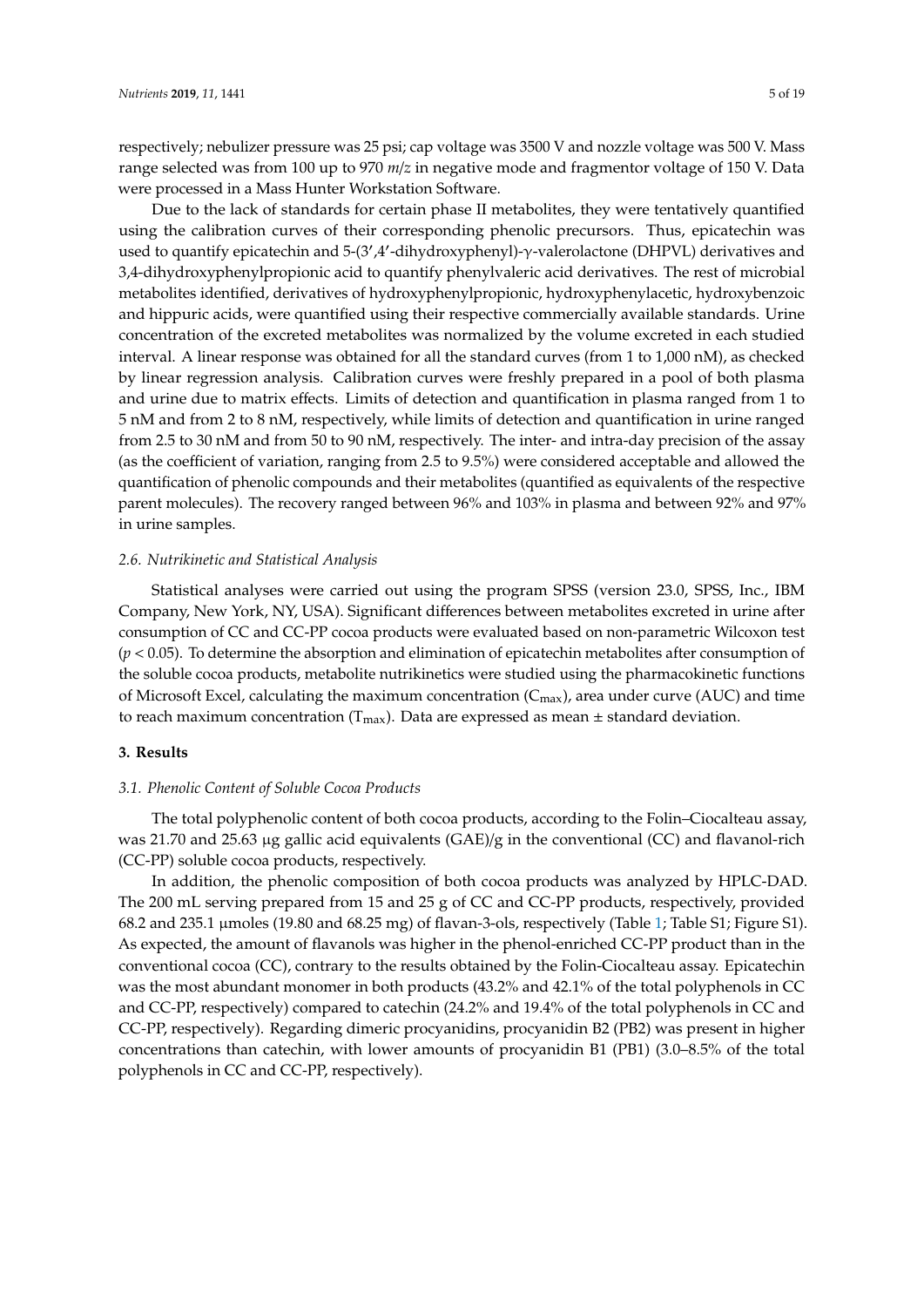|             |  |  |  | soluble cocoa -CC-PP-) determined by high-performance liquid chromatography-diode array |  |
|-------------|--|--|--|-----------------------------------------------------------------------------------------|--|
| (HPLC-DAD). |  |  |  |                                                                                         |  |
|             |  |  |  |                                                                                         |  |

<span id="page-5-0"></span>**Table 1.** Phenolic composition of cocoa products (conventional soluble cocoa -CC- and flavanol-rich

| <b>Flavanols</b>       | CC.<br>$mg/g$ d.m. $(\% )$ | CC-PP<br>mg/g d.m. (%)  |
|------------------------|----------------------------|-------------------------|
| Epicatechin            | $0.57 \pm 0.07$ (43.2%)    | $1.15 \pm 0.06$ (42.1%) |
| Catechin               | $0.32 \pm 0.03$ (24.2%)    | $0.53 \pm 0.04$ (19.4%) |
| Procyanidin B1         | $0.04 \pm 0.02$ (3.0%)     | $0.23 \pm 0.02$ (8.5%)  |
| Procyanidin B2         | $0.39 \pm 0.05$ (29.6%)    | $0.82 \pm 0.06$ (30.0%) |
| <b>Total Flavanols</b> | $1.32 \pm 0.17$ (100%)     | $2.73 \pm 0.18$ (100%)  |

Expressed in mg per gram of dry matter (d.m. 6.5% CC and 6.7% CC-PP moisture). Values in parenthesis represent the percentage of total flavanols quantified by high-performance liquid chromatography (HPLC). Mean ± standard deviation ( $n = 3$ ).

#### *3.2. LC-ESI-QToF-MS Identification of Flavanols and Metabolites in Plasma and Urine*

Table [2](#page-6-0) shows the retention time (RT), molecular formula, accurate mass of the quasimolecular ion [M-H]<sup>–</sup> after negative ionization, MS<sup>2</sup> fragments and location (U: urine or P: plasma) of the main compounds identified in plasma and urine samples by LC-ESI-QToF-MS. Characterization of the identified compounds was supported by commercial standards and/or previously published results.

**Table 2.** High-performance liquid chromatography coupled to electrospray ionisation and quadrupole time-of-flight mass spectrometry (HPLC-ESI-QToF-MS) identification of flavanol metabolites detected in plasma (P) and urine (U) samples obtained after the ingestion of soluble cocoa products.

| <b>Identified Compound</b>                                                   |      | Molecular<br>Formula | $[M-H]$ <sup>-</sup> | MS <sup>2</sup><br>Fragment | Location |
|------------------------------------------------------------------------------|------|----------------------|----------------------|-----------------------------|----------|
| Flavanols                                                                    |      |                      |                      |                             |          |
| Epicatechin-3'-glucuronide                                                   | 7.8  | $C_{21}H_{22}O_{12}$ | 465.1038             | 289                         | P, U     |
| Epicatechin-3'-methoxy-glucuronide                                           | 8.0  | $C_{22}H_{24}O_{12}$ | 479.1195             | 303                         | U        |
| Epicatechin-3'-sulfate                                                       | 9.8  | $C_{15}H_{14}O_9S$   | 369.0286             | 289                         | P, U     |
| Epicatechin-methoxy-sulfate (isomer 1)                                       | 11.0 | $C_{16}H_{16}O_9S$   | 383.0442             | 303                         | P, U     |
| Epicatechin-methoxy-sulfate (isomer 2)                                       | 11.7 | $C_{16}H_{16}O_9S$   | 383.0442             | 303                         | P, U     |
| Epicatechin-methoxy-sulfate (isomer 3)                                       | 12.3 | $C_{16}H_{16}O_9S$   | 383.0442             | 303                         | U        |
| Phenyl- $\gamma$ -Valerolactone (PVL) derivatives                            |      |                      |                      |                             |          |
| 5-(3',4'-Dihydroxyphenyl)-γ-valerolactone<br>(DHPVL)                         | 10.8 | $C_{11}H_{12}O_4$    | 207.0663             | 163                         | P, U     |
| 5-(3'-Hydroxyphenyl)-γ-valerolactone-4'-glucuronide<br>(HPVL-4'-glucuronide) | 7.4  | $C_{17}H_{20}O_{10}$ | 383.0984             | 207;163                     | U        |
| 5-(4'-Hydroxyphenyl)-γ-valerolactone-3'-glucuronide<br>(HPVL-3'-glucuronide) | 8.4  | $C_{17}H_{20}O_{10}$ | 383.0984             | 207;163                     | P, U     |
| 5-(Hydroxyphenyl)-γ-valerolactone-sulfate<br>(HPVL-sulfate)                  | 12.0 | $C_{11}H_{12}O_7S$   | 287.0231             | 207;163                     | P, U     |
| 5-Phenyl-y-valerolactone-methoxy-glucuronide<br>(PVL-methoxy-glucuronide)    | 8.6  | $C_{18}H_{22}O_{10}$ | 397.1140             | 221                         | P, U     |
| 5-Phenyl-γ-valerolactone-methoxy-sulfate<br>(PVL-methoxy-sulfate)            | 12.0 | $C_{12}H_{14}O_7S$   | 301.0387             | 221                         | U        |
| 5-(3'-Hydroxyphenyl)-γ-valerolactone (HPVL)                                  | 11.6 | $C_{11}H_{12}O_3$    | 191.0714             | 147                         | U        |
| 5-Phenyl-y-valerolactone-3'-glucuronide<br>(PVL-3'-glucuronide)              | 9.4  | $C_{17}H_{20}O_9$    | 367.1035             | 191                         | U        |
| 5-Phenyl-y-valerolactone-3'-sulfate<br>(PVL-3'-sulfate)                      | 11.7 | $C_{11}H_{12}O_6S$   | 271.0282             | 191                         | P, U     |
| Phenylvaleric acid derivatives                                               |      |                      |                      |                             |          |
| 4-Hydroxy-5-(3',4'-dihydroxyphenyl)valeric acid<br>(HDHPVA)                  | 5.5  | $C_{11}H_{14}O_5$    | 225.0768             | 179                         | U        |
| 4-Hydroxy-5-(hydroxyphenyl)valeric<br>acid-glucuronide (HHPVA-glucuronide)   | 5.1  | $C_{17}H_{22}O_{11}$ | 401.1089             | 225                         | U        |
| 4-Hydroxy-5-(hydroxyphenyl)valeric acid-sulfate<br>(HHPVA-sulfate)           | 7.3  | $C_{11}H_{14}O_8S$   | 305.0337             | 225                         | P, U     |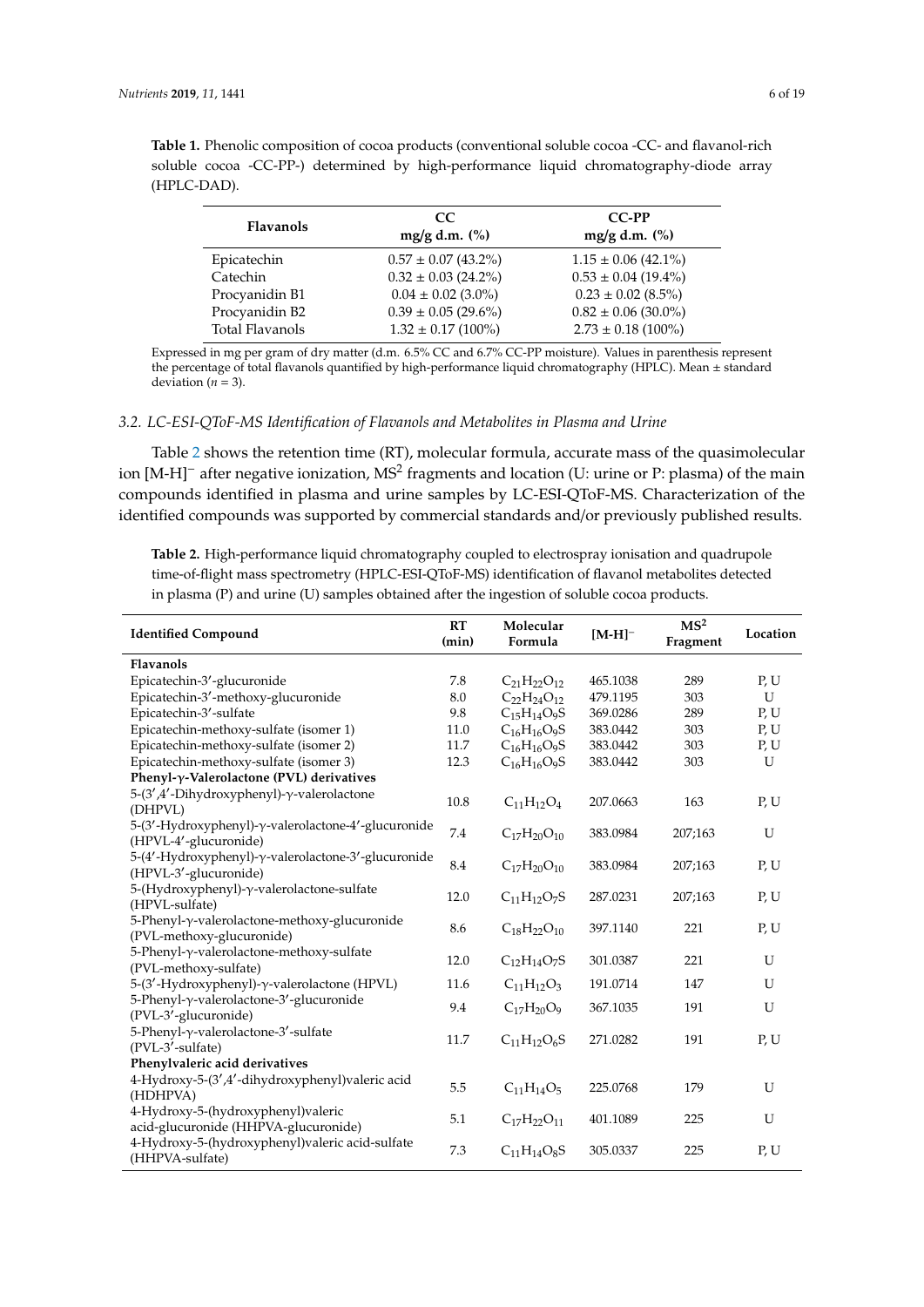<span id="page-6-0"></span>

| <b>Identified Compound</b>              | RT<br>(min) | Molecular<br>Formula | $[M-H]$ <sup>-</sup> | MS <sup>2</sup><br>Fragment | Location |
|-----------------------------------------|-------------|----------------------|----------------------|-----------------------------|----------|
| Other microbial metabolites             |             |                      |                      |                             |          |
| 3,4-Dihydroxyphenylpropionic acid       | 8.5         | $C_9H_{10}O_4$       | 181.0506             | 137;122                     | P, U     |
| 3-Methoxy-4-hydroxyphenylpropionic acid | 10.8        | $C_{10}H_{12}O_4$    | 195.0663             | 137                         | P, U     |
| 3-Hydroxyphenylpropionic acid           | 11.1        | $C_9H_{10}O_3$       | 165.0557             | 121                         | P, U     |
| 3,4-Dihydroxyphenylacetic acid          | 5.6         | $C_8H_8O_4$          | 167.0350             | 123                         | P, U     |
| 3-Methoxy-4-hydroxyphenylacetic acid    | 6.5         | $C_9H_{10}O_4$       | 181.0506             | 137                         | U        |
| 3-Hydroxyphenylacetic acid              | 7.4         | $C_8H_8O_3$          | 151.0401             | 107                         | U        |
| Ferulic acid                            | 12.3        | $C_{10}H_{10}O_4$    | 193.0506             | 134                         | P, U     |
| Isoferulic acid                         | 15.4        | $C_{10}H_{10}O_4$    | 193.0506             | 134                         | U        |
| 3,4-Dihydroxybenzoic acid               | 3.8         | $C_7H_6O_4$          | 153.0193             | 109                         | P, U     |
| 4-Hydroxyhippuric acid                  | 10.7        | $C_9H_9O_4N$         | 194.0459             | 100                         | P, U     |
| 3-Hydroxyhippuric acid                  | 14.1        | $C_9H_9O_4N$         | 194.0459             | 150                         | P, U     |
| Hydroxybenzoic acid                     | 6.3         | $C_7H_6O_3$          | 137.0244             | 93                          | P, U     |

**Table 2.** *Cont.*

No un-metabolized compounds originally present in both cocoa products (CC and CC-PP) were detected in plasma and urine samples. Phase II derivatives of epicatechin were detected in biological fluids after consuming both types of soluble cocoa products. In particular, glucuronidated epicatechin was assigned to the chromatographic peak that eluted at 7.8 min, with a quasimolecular ion at *m*/*z* 465.1038 and fragment ion at *m*/*z* 289 corresponding to epicatechin, present in both plasma and urine. Based on previous studies [\[4](#page-17-1)[,16\]](#page-17-12), this peak was assigned as epicatechin-3'-glucuronide.

Related to glucuronide derivatives, the presence of the epicatechin-methoxy-glucuronide derivative ([M-H]<sup>−</sup> at *m*/*z* 479.1195 and fragment ion at *m*/*z* 303 corresponding to methoxy derivative of epicatechin) was confirmed in urine. This compound showed a higher RT (8.0 min) than that described for the glucuronidated derivative (RT at 7.8 min), consistent with the lipophilicity that the methyl group provides to the molecule. This metabolite was tentatively assigned as epicatechin-3'-methoxy-glucuronide based on the study carried out by Actis-Goretta et al. [\[16\]](#page-17-12). Subsequently, the chromatographic peak present in both plasma and urine at 9.8 min was assigned to epicatechin-3<sup>0</sup> -sulfate, thanks to its MS spectrum ([M-H]<sup>−</sup> at *m*/*z* 369.0286 and fragment ion at *m*/*z* 289 corresponding to epicatechin). This metabolite has already been described after consumption of dark chocolate [\[16\]](#page-17-12) and cocoa [\[4\]](#page-17-1). Three methoxy-sulfated isomers at 11.0, 11.7 and 12.3 min ([M-H]<sup>−</sup> at *m*/*z* 383.0442 and fragment ion at *m*/*z* 303) were tentatively identified as epicatechin-methoxy-sulfate (isomer 1, isomer 2, and isomer 3), based on previous studies [\[4,](#page-17-1)[16\]](#page-17-12). The two metabolites that eluted earlier (at 11.0 and 11.7 min) have been detected in both plasma and urine, while the third metabolite at 12.3 min was only detected in urine.

After the intake of soluble cocoa products, derivatives of phenyl- $\gamma$ -valerolactone are important compounds formed as a result of the microbial metabolism of flavanols [\[17\]](#page-17-13). Thus, 5-(3',4'-dihydroxyphenyl)-γ-valerolactone (DHPVL) was identified in both plasma and urine at RT 10.8 min a quasimolecular ion at *m*/*z* 207.0663 and fragment ion at *m*/*z* 163, in agreement with the pattern fragmentation already described by other authors [\[17,](#page-17-13)[18\]](#page-17-14). In addition, phase II derivatives of DHPVL were detected. Two glucuronidated (RT at 7.4 and 8.4 min) and one sulfated (RT 12.0 min) derivatives of DHPVL were detected in both plasma and urine, except the glucuronidated metabolite at RT 7.4 min, not found in plasma. Quasimolecular ions at *m*/*z* 383.0984 and 287.0231 were compatible with glucuronide and sulfate derivatives, respectively, in addition to common fragment ions at *m*/*z* 207 and 163 corresponding to DHPVL. Finally, chromatographic peaks at 7.4, 8.4, and 12.0 min were assigned as 5-(3'-hydroxyphenyl)-γ-valerolactone-4'-glucuronide .<br>(HPVL-4'-glucuronide), 5-(4'-hydroxyphenyl)-γ-valerolactone-3'-glucuronide (HPVL-3'-glucuronide), and 5-(4'-hydroxyphenyl)-γ-valerolactone-sulfate (HPVL-sulfate), respectively, based on Actis-Goretta et al. [\[16\]](#page-17-12), who used similar chromatographic conditions and observed that the glucuronidated and sulfated isomers of epicatechin at the C4' position elute earlier than those at the C3' position, contrary to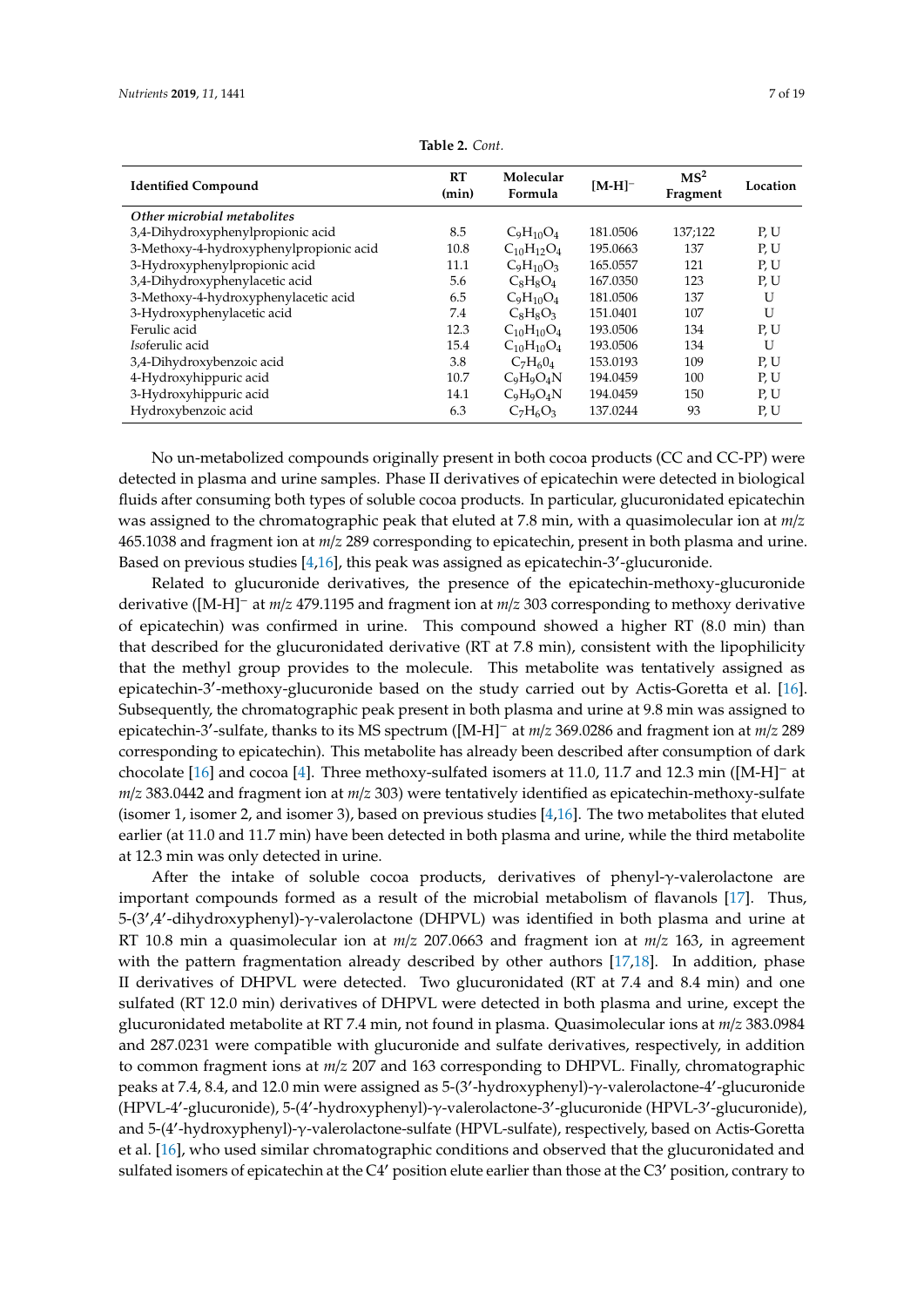what occurs with methoxy derivatives [\[16\]](#page-17-12). Likewise, results reported by Ottaviani et al. [\[8\]](#page-17-5) confirmed the identity of these metabolites.<br> $\frac{1}{2}$ 

Methoxy derivatives of DHPVL were also identified, in particular, 5-phenyl-γ-valerolactonemethoxy-glucuronide (PVL-methoxy-glucuronide) was assigned to the chromatographic peak that eluted at 8.6 min, with a quasimolecular ion at *m*/z 397.1140 and fragment ion at *m*/z 221 corresponding to 5-phenyl-γ-valerolactone-methoxy, found in plasma and urine. The chromatographic peak present in urine at 12.0 min was assigned to 5-phenyl-γ-valerolactone-methoxy-sulfate (PVL-methoxy-sulfate) thanks to its MS spectrum, ([M-H]<sup>-</sup> at  $m/z$  301.0387 and fragment ion at  $m/z$  221).

Based on the preferred dehydroxylation route in the C4' of ring B described for flavanols [\[19\]](#page-17-15), the presence of 5-(3'-hydroxyphenyl)-γ-valerolactone (HPVL) and its phase II derivatives was postulated. .<br>The search for the [M-H]<sup>-</sup> ion at *m/z* 191.0714 yielded a peak at RT 11.6 min supported by the fragment ion at m/z 147, which allowed the identification of HPVL. Likewise, the peaks at RT9.4 and 11.7 min showed a consistent fragmentation pattern with a glucuronidated derivative ([M-H]<sup>-</sup> at *m/z* 367.1035 and fragment at  $m/z$  191) and a sulfated derivative ([M-H]<sup>-</sup> at  $m/z$  271.0282 and fragment at  $m/z$  191), respectively. These compounds have been tentatively identified as 5-(phenyl)-γ-valerolactone-3'-glucuronide (PVL-3'-glucuronide) and 5-(phenyl)-γ-valerolactone-3'-sulfate (PVL-3'-sulfate), respectively.

Phenyl-γ-valerolactones evolve to phenylvaleric acid derivatives. Thus, 4-hydroxy-5-(3',4'dihydroxyphenyl)valeric acid (HDHPVA) was assigned to the chromatographic peak at RT 5.5 min detected in urine, due to its quasimolecular ion [M-H]<sup>-</sup> at *m*/*z* 225.0768 and MS/MS fragmentation pattern coinciding with that described by Stoupi et al. [\[20\]](#page-17-16), who identified this compound after in vitro fermentation of epicatechin and PB2 (fragment ion at  $m/z$  179). Likewise, its glucuronidated derivative ([M-H]<sup>-</sup> at  $m/z$  401.1089 and fragment ion at  $m/z$  225, corresponding to its precursor HDHPVA) and sulfated derivative ([M-H]<sup>-</sup> at  $m/z$  305.0337 and fragment ion at  $m/z$  225) were identified, eluting at 5.1 and 7.3 min, respectively. While the sulfated metabolite was detected in both plasma and urine, the glucuronidated derivative was only detected in urine.

Finally, derivatives of hydroxyphenylpropionic, hydroxyphenylacetic, hydroxybenzoic, and hydroxyhippuric acids were detected in plasma and urine samples (Table [2\)](#page-6-0). *3.3. Quantification of Plasma Metabolites and Nutrikinetic Parameters* 

## 3.3. Quantification of Plasma Metabolites and Nutrikinetic Parameters

Out of the 30 metabolites identified after consumption of the two soluble cocoa products, 8 and 10 were detected in plasma after CC and CC-PP consumption, respectively, although only 7 and 10 metabolites, respectively, showed levels above the limit of quantification. The kinetics of plasma appearance and clearance of these metabolites up to 8 h post-intake are represented in Figure [1.](#page-8-0) Nutrikinetic parameters are summarized in Table [3.](#page-9-0)



**Figure 1.** *Cont*.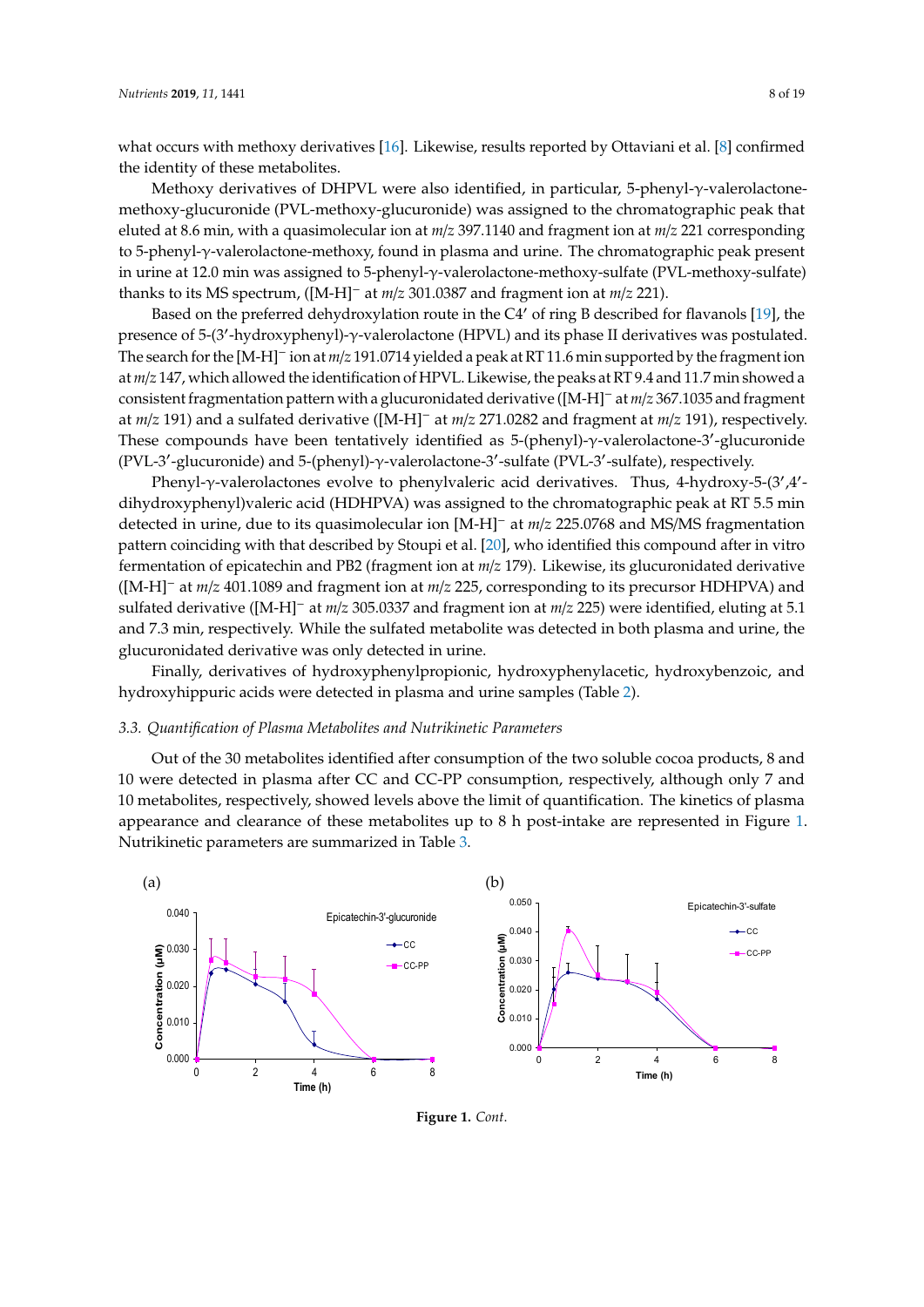<span id="page-8-0"></span>

**Figure 1.** Plasma concentrations of the identified metabolites after consuming a conventional soluble **Figure 1.** Plasma concentrations of the identified metabolites after consuming a conventional soluble cocoa cocoa product (CC) and a flavanol-rich soluble cocoa product (CC-PP) containing 19.80 and 68.25 mg product (CC) and a flavanol-rich soluble cocoa product (CC-PP) containing 19.80 and 68.25 mg of flavanols, respectively. (a) Epicatechin-3'-glucuronide; (b) epicatechin-3'-sulfate; (c) epicatechin- methoxy-sulfate (isomer 1); (**d**) epicatechin-methoxy-sulfate (isomer 2); (**e**) 5-(3',4'-dihydroxyphenyl)- γ-valerolactone HPVL); (f) 5-(4'-hydroxyphenyl)-γ-valerolactone-3'-glucuronide (HPVL-3'-glucuronide); glucuronide); (g) 5-(hydroxyphenyl)-γ-valerolactone-sulfate (HPVL-sulfate); (h) 5-phenyl-γ-(**g**) 5-(hydroxyphenyl)-γ-valerolactone-sulfate (HPVL-sulfate); (**h**) 5-phenyl-γ- valerolactonemethoxy-glucuronide (PVL-methoxy-glucuronide); (**i**) 5-phenyl-γ-valerolactone-3'- sulfate (PVL-3'-sulfate) and (**j**) 4-hydroxy-5-(hydroxyphenyl)valeric acid-sulfate (HHPVA-sulfate). Results represent concentration (μM) as mean  $±$  standard deviation (*n* = 13). The lower part of the error bars is not displayed for the sake of clarity.  $\blacksquare$  $(DHPVL);$   $(f)$ (HPVL-3'-glucuronide);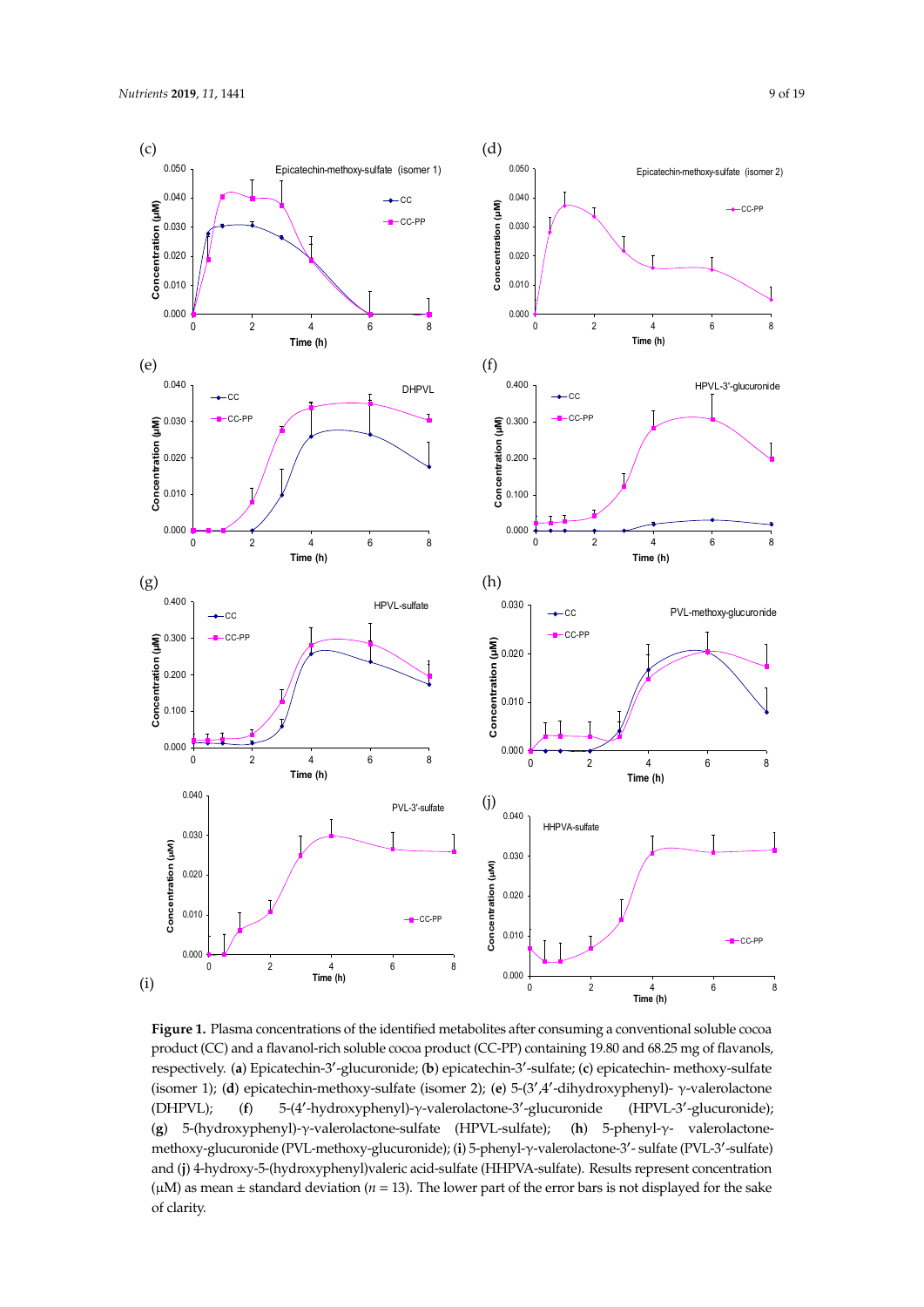Un-metabolized flavanols were not detected in plasma after the consumption of both products (CC and CC-PP). Phase II derivatives of flavanols, epicatechin-3'-glucuronide, epicatechin-3'-sulfate and epicatechin-methoxy-sulfate (isomer 1) after CC and CC-PP intake, and epicatechin-methoxy-sulfate (isomer 2) after CC-PP intake, were detected in plasma. Concentrations of these phase II derivatives showed a rapid increase between 1 and 1.5 h after the consumption soluble cocoa products, whilst their clearance was slow, maintaining or even showing a second maxima between 3 and 6 h, with subsequent clearance at 8 h post-intake (Figure [1\)](#page-8-0).

<span id="page-9-0"></span>**Table 3.** Nutrikinetic parameters of metabolites detected in human plasma after consuming a conventional soluble cocoa product (CC) and a flavanol-rich soluble cocoa product (CC-PP) containing 19.80 and 68.25 mg of flavanols, respectively. Values represent mean  $\pm$  standard deviation ( $n = 13$ ).

|                                                                     | <sub>CC</sub>                 |                         |                                          |                                        | CC-PP                          |                                          |                  | <i>v</i> Value<br>(CC vs CC-PP) |                  |  |
|---------------------------------------------------------------------|-------------------------------|-------------------------|------------------------------------------|----------------------------------------|--------------------------------|------------------------------------------|------------------|---------------------------------|------------------|--|
| Metabolite                                                          | $C_{\text{max}}$<br>$(\mu M)$ | $T_{\text{max}}$<br>(h) | <b>AUC</b><br>$(\mu M \text{ min}^{-1})$ | $C_{\text{max}}$<br>$(\mu M)$          | $T_{\text{max}}$<br>(h)        | <b>AUC</b><br>$(\mu M \text{ min}^{-1})$ | $C_{\text{max}}$ | $T_{\text{max}}$                | <b>AUC</b>       |  |
| Intestinal absorption                                               |                               |                         |                                          |                                        |                                |                                          |                  |                                 |                  |  |
| Epicatechin-3'-<br>glucuronide                                      | $0.025 \pm 0.001$             | $1.5 \pm 0.5$           | $0.072 \pm 0.028$                        | $0.037 \pm 0.001$                      | $1.4 \pm 0.8$                  | $0.110 \pm 0.066$                        | < 0.05           | N.S.                            | N.S.             |  |
| Epicatechin-3'-sulfate                                              | $0.026 \pm 0.003$             | $1.0 \pm 0.1$           | $0.101 \pm 0.023$                        | $0.042 \pm 0.004$                      | $1.2 \pm 0.5$                  | $0.109 \pm 0.076$                        | N.S.             | N.S.                            | N.S.             |  |
| Epicatechin-methoxy-<br>sulfate (isomer 1)                          | $0.031 \pm 0.003$             | $1.3 + 0.6$             | $0.122 \pm 0.025$                        | $0.041 + 0.002$                        | $1.1 \pm 0.6$                  | $0.173 \pm 0.107$                        | < 0.05           | N.S.                            | N.S.             |  |
| Epicatechin-methoxy-<br>sulfate (isomer 2)<br>Microbial metabolites | N.D.                          |                         |                                          | $0.041 \pm 0.004$                      | $1.3 \pm 0.5$                  | $0.145 \pm 0.107$                        | < 0.05           | < 0.05                          | < 0.05           |  |
| <b>DHPVL</b>                                                        | $0.035 \pm 0.008$             | $6.0 \pm 1.6$           | $0.124 \pm 0.073$                        | $0.037 \pm 0.007$                      | $5.5 \pm 1.4$                  | $0.192 \pm 0.029$                        | N.S.             | N.S.                            | N.S.             |  |
| HPVL-3'-glucuronide                                                 | $0.031 \pm 0.004$             | $5.6 \pm 0.8$           | $0.106 \pm 0.021$                        | $0.357 \pm 0.200$                      | $5.0 \pm 1.2$                  | $1.433 \pm 0.727$                        | < 0.05           | N.S.                            | < 0.05           |  |
| HPVL-sulfate                                                        | $0.336 \pm 0.240$             | $5.3 \pm 2.4$           | $1.150 \pm 0.742$                        | $0.332 \pm 0.161$                      | $4.9 \pm 1.2$                  | $1.384 \pm 0.648$                        | N.S.             | N.S.                            | N.S.             |  |
| PVL-methoxy-<br>glucuronide                                         | $0.022 \pm 0.001$             | $5.3 \pm 1.0$           | $0.078 \pm 0.032$                        | $0.027 \pm 0.003$                      | $5.6 \pm 1.3$                  | $0.091 \pm 0.059$                        | < 0.05           | N.S.                            | N.S.             |  |
| PVL-3'-sulfate <sup>b</sup><br>HHPVA-sulfate                        | Traces<br>N.D.                | $(4-6)$ <sup>a</sup>    |                                          | $0.039 \pm 0.014$<br>$0.037 \pm 0.008$ | $5.2 \pm 2.2$<br>$6.3 \pm 1.8$ | $0.161 \pm 0.105$<br>$0.167 \pm 0.068$   | < 0.05<br>< 0.05 | < 0.05<br>< 0.05                | < 0.05<br>< 0.05 |  |

AUC: area under the curve; DHPVL: ,4'-dihydroxyphenyl)-γ-valerolactone; HPVL: 5-(3'  $5-(3)$ hydroxyphenyl)-γ-valerolactone; PVL: 5-phenyl-γ-valerolactone; HDHPVA:  $A^{\prime}$ dihydroxyphenyl)valeric acid; N.D.: Not detected; N.S.: Non-significant differences; *p* values were assessed using the general linear model of variance for repeated measures. <sup>a</sup> Range where the metabolite showed the highest value. <sup>b</sup> No pharmacokinetic parameters of these metabolites were determined because they were present at trace levels.

5-(3',4'-dihydroxyphenyl)-γ-valerolactone (DHPVL) and its phase II derivatives; HPVL-3'-glucuronide, HPVL-3'-sulfate, PVL-methoxy-glucuronide, and PVL-3'-sulfate, formed the main group of metabolites detected in plasma (Figure [1\)](#page-8-0). The plasmatic profile of these metabolites showed maxima concentrations between 4.9 and 6.3 h ( $T_{\text{max}}$ ) post-intake, except PVL-3'-sulfate after CC intake which appeared at traces level (Table [3\)](#page-9-0). HPVL-3'-sulfate was the predominant metabolite after CC and CC-PP intake, showing  $C_{\text{max}}$  value of 1.150 and 1.384  $\mu$ M, respectively, followed by HPVL-3'-glucuronide with  $C_{\text{max}}$  ranging from 0.106 to 1.433  $\mu$ M, respectively (Table [3\)](#page-9-0).

A sulfated derivative of phenylvaleric acid, HHPVA-sulfate, was also detected in plasma but only after CC-PP intake with similar kinetic behavior than derivatives of phenyl-γ-valerolactones, with maxima concentration at 6.3 h post-intake (Figure [1\)](#page-8-0).

In general, metabolites'  $C_{\text{max}}$  after CC consumption were significantly lower than after CC-PP intake (*p* < 0.05), consistent with the higher content of flavanols ingested with the polyphenol-rich cocoa.

#### *3.4. Quantification of Urinary Metabolites*

Up to 29 and 30 metabolites were quantified in 24 h urine samples after CC and CC-PP consumption, respectively (Table [4;](#page-11-0) Table [5\)](#page-12-0). Neither epicatechin nor PB2 dimer was detected in urine in any of the interventions.

Phase II derivatives of epicatechin were preferentially excreted in the first two sampling intervals  $(0-4$  and  $4-8$  h) after the ingestion of both soluble products. In the range of  $0-4$  h, the excretion of these metabolites was 58.3% and 62.0% (CC and CC-PP, respectively) of the total phase II derivatives of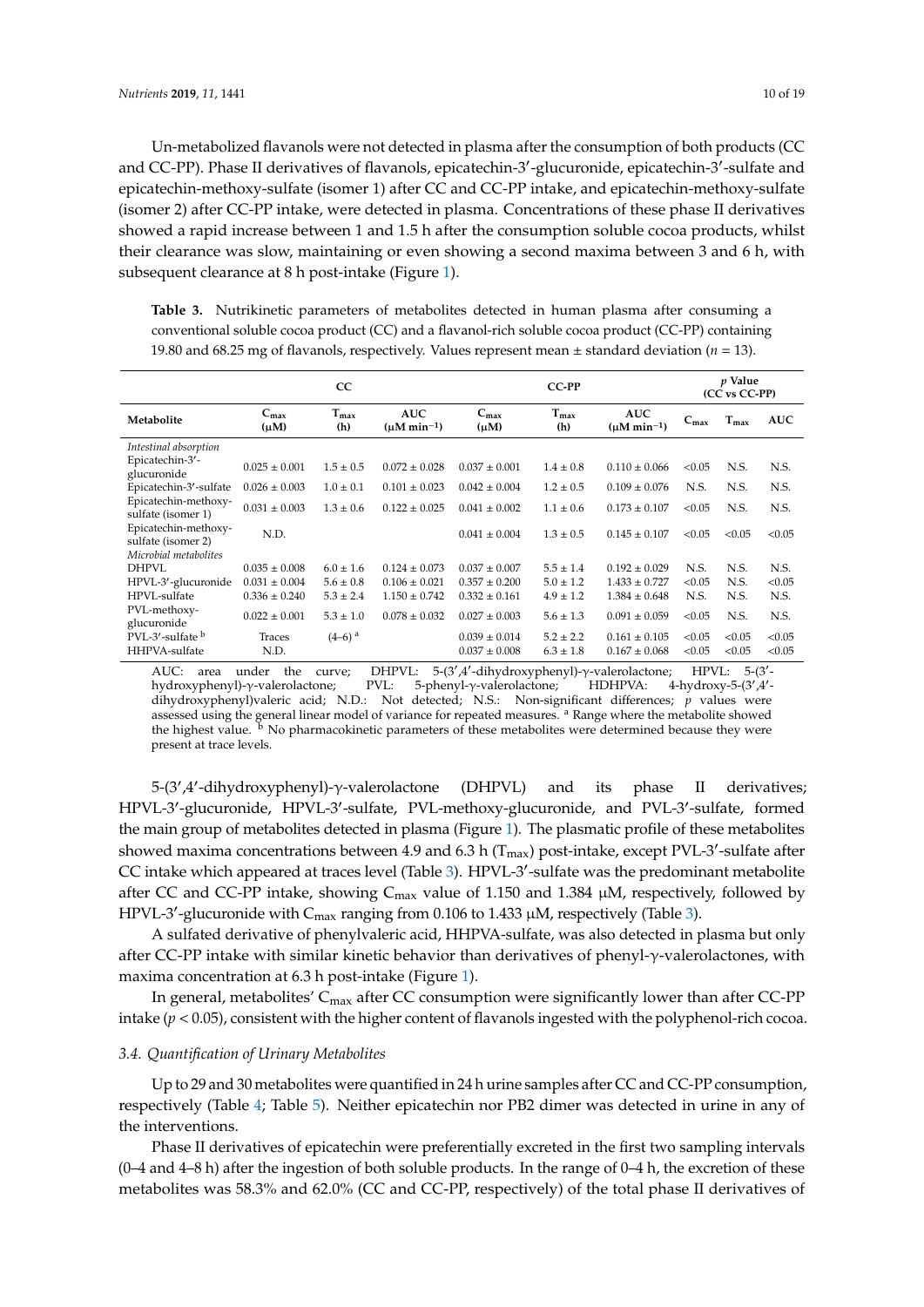epicatechin excreted in urine; these percentages decreased to 36.0% and 34.8% in the second interval (4–8 h). Sulfated and/or methoxysulfated derivatives contributed 93% in both interventions with CC and CC-PP, showing that sulfation was the preferential route of biotransformation according to what was previously observed in the plasma. This group of metabolites represented 35.9% and 31.0% of the total urinary metabolites after CC and CC-PP intake, respectively.

DHPVL and its phase II derivatives, HPVL-4'-glucuronide, HPVL-3'-glucuronide and HPVL-sulfate, along with PVL-methoxy-glucuronide, PVL-methoxy-sulfate, PVL-3'-glucuronide and PVL-3'-sulfate conformed the most important group of metabolites quantified in urine after the ingestion of both soluble cocoa products. This group was largely excreted between 4 and 8 h post-intake and represented the 54.4% and 56.1% of the total urinary metabolites after CC and CC-PP intake, respectively. Excretion of HPVL-sulfate added up to 9.9 and 31.32 µmoles in 24 h followed by PVL-3'-sulfate (2.0 µmoles and 7.8 µmoles) after CC and CC-PP intake, respectively, evidencing that the sulfation was the preferential biotransformation pathway.

Regarding phenylvaleric acid derivatives, HHPVA-sulfate and HHPVA-glucuronide were also excreted preferentially between 4 and 8 h post-intake, accounting for 9.7% and 12.9% of the total urinary metabolites after CC and CC-PP intake, respectively.

Finally, derivatives of hydroxyphenylpropionic, hydroxyphenylacetic, and hydrophenylbenzoic acids, along with hydroxyhippuric acid, were present in basal urine before cocoa product intake but their levels increased after CC and CC-PP consumption (0–24 h), peaking between 4 and 8 h compared to baseline values (Table [4\)](#page-11-0). However, there was little difference in the total content excreted for this group of metabolites (13.1 µmoles and 15.8 µmoles after CC and CC-PP consumption, respectively) despite the large difference of polyphenol intake between both soluble cocoa products (68.2 µmoles of CC and 235 µmoles of CC-PP). For this reason, this group of metabolites was not taken into account to determine flavanols recovery.

Attending to these results, it may be summarized that the total amount of metabolites in 24 h urine after the intake of a single serving of CC and CC-PP beverages added up to 24.1µmol and 81.3 µmoles (Tables [4](#page-11-0) and [5\)](#page-12-0), respectively, corresponding to 35.3% and 34.6% of the 68.2 and 235.1 µmoles of polyphenols consumed, respectively.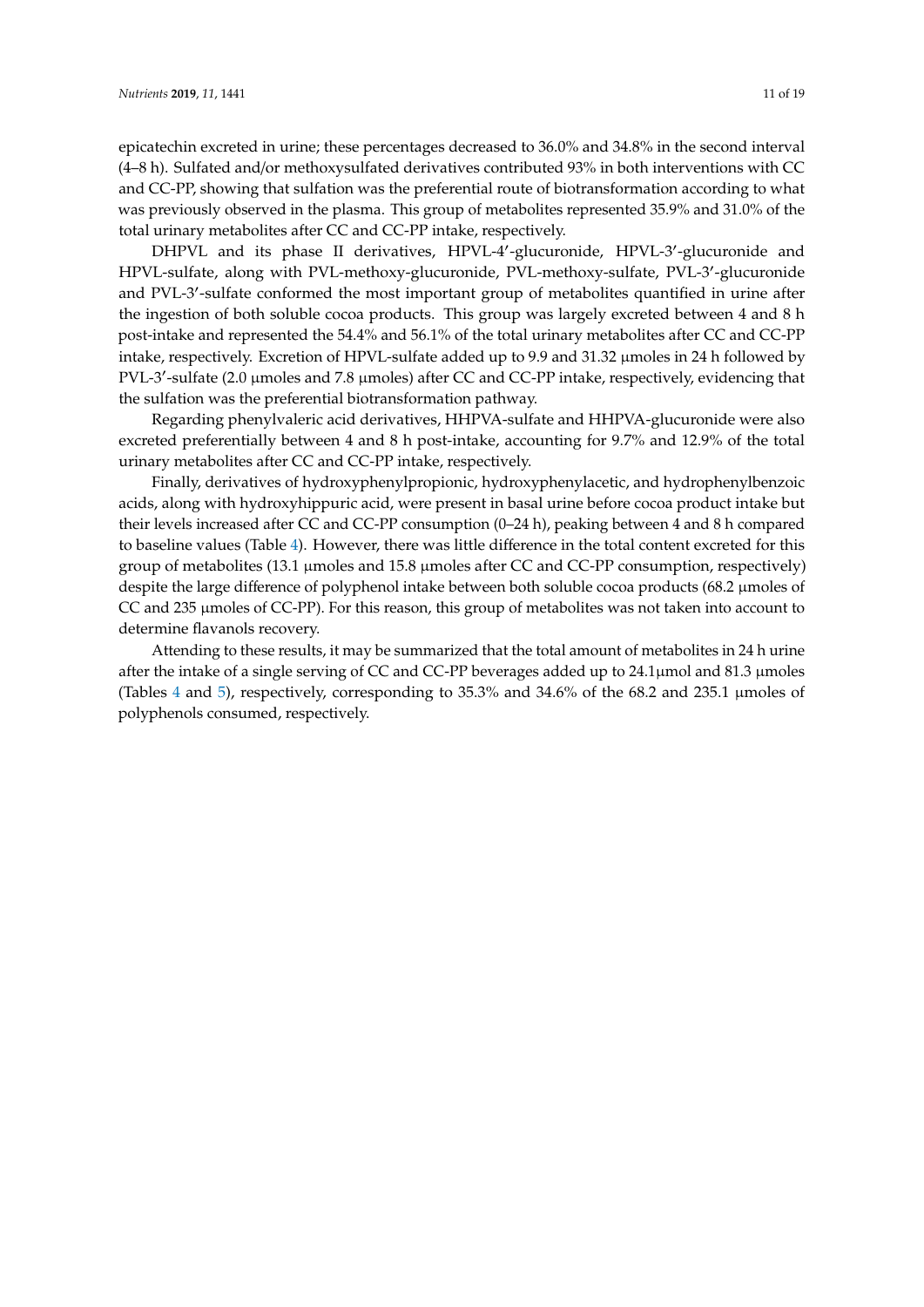**Table 4.** Metabolites excreted in urine (from 0 to 24 h) by healthy volunteers after consumption of the conventional soluble cocoa product (CC) containing 19.80 mg of flavanols.

|                              | Metabolite                              | Basal (µmol)      | $0-4h$ ( $\mu$ mol) | $4-8h$ ( $\mu$ mol) | $8-12$ h ( $\mu$ mol) | 12–24 h $(\mu mol)$ | Total $(\mu mol)$    |
|------------------------------|-----------------------------------------|-------------------|---------------------|---------------------|-----------------------|---------------------|----------------------|
| <b>Intestinal Absorption</b> | Epicatechin-3'-glucuronide              | N.D.              | $0.355 \pm 0.071$   | $0.267 \pm 0.059$   | $<$ L.Q.              | $<$ L.Q.            | $0.622 \pm 0.130$ *  |
|                              | Epicatechin-3'-methoxy-glucuronide      | N.D.              | $<$ L.Q.            | $<$ L.Q.            | N.D.                  | N.D.                | $<$ L.Q. $*$         |
|                              | Epicatechin-3'-sulfate                  | N.D.              | $1.323\pm0.236$     | $1.018 \pm 0.178$   | $0.076 \pm 0.025$     | $<$ L.Q.            | $2.417 \pm 0.439$ *  |
|                              | Epicatechin-methoxy-sulfate (isomer 1)  | N.D.              | $2.717 \pm 0.457$   | $1.300 \pm 0.197$   | $0.154 \pm 0.031$     | $0.257 \pm 0.114$   | $4.428 \pm 0.800*$   |
|                              | Epicatechin-methoxy-sulfate (isomer 2)  | N.D.              | $0.181 \pm 0.032$   | $0.247 \pm 0.030$   | $<$ L.Q.              | $<$ L.Q.            | $0.428 \pm 0.062$ *  |
|                              | Epicatechin-methoxy-sulfate (isomer 3)  | N.D.              | $0.473 \pm 0.089$   | $0.285 \pm 0.036$   | $<$ L.Q.              | N.D.                | $0.758 \pm 0.125$ *  |
|                              | Total-intestinal absorption             | N.D.              | $5.049 \pm 0.885$   | $3.117 \pm 0.500$   | $0.230 \pm 0.056$     | $0.257 \pm 0.114$   | $8.653 \pm 1.556$ *  |
| <b>Colonic Absorption</b>    | <b>DHPVL</b>                            | $<$ L.Q.          | $<$ L.Q.            | $0.146 \pm 0.032$   | $<$ L.Q.              | $<$ L.Q.            | $0.146 \pm 0.032$ *  |
|                              | <b>HPVL</b>                             | N.D.              | N.D.                | $<$ L.Q.            | $<$ L.Q.              | $<$ L.Q.            | $<$ L.Q. $*$         |
|                              | <b>HDHPVA</b>                           | N.D.              | N.D.                | $<$ L.Q.            | $<$ L.Q.              | $<$ L.Q.            | $<$ L.Q.             |
|                              | HPVL-4'-glucuronide                     | $<$ L.Q.          | $<$ L.Q.            | $0.111\pm0.049$     | $<$ L.Q.              | $<$ L.Q.            | $0.111 \pm 0.049$ *  |
|                              | HPVL-3'-glucuronide                     | $<$ L.Q.          | $<$ L.Q.            | $0.497 \pm 0.204$   | $0.103 \pm 0.028$     | $<$ L.Q.            | $0.600 \pm 0.232$ *  |
|                              | HPVL-sulfate                            | $0.143 \pm 0.064$ | $0.456 \pm 0.193$   | $5.638 \pm 1.922$   | $1.945 \pm 0.647$     | $1.744 \pm 0.374$   | $9.926 \pm 3.200$ *  |
|                              | PVL-methoxy-glucuronide                 | $<$ L.Q.          | $<$ L.Q.            | $0.111 \pm 0.039$   | $<$ L.Q.              | $<$ L.Q.            | $0.111 \pm 0.039$ *  |
|                              | PVL-methoxy-sulfate                     | $<$ L.Q.          | N.D.                | $0.085 \pm 0.031$   | $<$ L.Q.              | $<$ L.Q.            | $0.085 \pm 0.031$ *  |
|                              | PVL-3' glucuronide                      | N.D.              | $<$ L.Q.            | $0.233 \pm 0.155$   | $0.126 \pm 0.078$     | $0.079 \pm 0.022$   | $0.438 \pm 0.255$    |
|                              | PVL-3'-sulfate                          | $<$ L.Q.          | $<$ L.Q.            | $0.860 \pm 0.385$   | $0.456 \pm 0.284$     | $0.375 \pm 0.133$   | $1.691 \pm 0.802$ *  |
|                              | HHPVA-glucuronide                       | N.D.              | N.D.                | N.D.                | N.D.                  | N.D.                | N.D.                 |
|                              | HHPVA-sulfate                           | $0.089 \pm 0.055$ | $0.076 \pm 0.055$   | $1.112 \pm 0.397$   | $0.565 \pm 0.171$     | $0.503 \pm 0.152$   | $2.345 \pm 0.830$ *  |
|                              | Total-colonic absorption                | $0.232 \pm 0.119$ | $0.532 \pm 0.248$   | $8.793 \pm 3.214$   | $3.195 \pm 1.208$     | $2.701 \pm 0.681$   | $15.453 \pm 5.470$ * |
| Other microbial metabolites  | 3,4-Dihydroxyphenylpropionic acid       | $0.117 \pm 0.024$ | $0.217 \pm 0.051$   | $0.243 \pm 0.039$   | $0.074 \pm 0.017$     | $0.215 \pm 0.016$   | $0.866 \pm 0.148$    |
|                              | 3-Methoxy-4-hydroxyphenylpropionic acid | $0.104 \pm 0.027$ | $0.144 \pm 0.044$   | $<$ L.Q.            | $<$ L.Q.              | $<$ L.Q.            | $0.248 \pm 0.071$    |
|                              | Hydroxyphenylpropionic acid             | $0.118 \pm 0.023$ | $0.226 \pm 0.046$   | $0.259 \pm 0.043$   | $0.077 \pm 0.018$     | $0.203 \pm 0.025$   | $0.883 \pm 0.154$    |
|                              | 3,4-Dihydroxyphenylacetic acid          | $0.094 \pm 0.032$ | $0.648 \pm 0.505$   | $0.556 \pm 0.379$   | $0.094 \pm 0.033$     | $0.133 \pm 0.020$   | $1.525 \pm 0.974$    |
|                              | 3-Methoxy-4-hydroxyphenylacetic acid    | $0.103 \pm 0.014$ | $0.099 \pm 0.054$   | $0.093 \pm 0.028$   | $<$ L.Q.              | $0.103 \pm 0.022$   | $0.398 \pm 0.118$    |
|                              | Hydroxyphenylacetic acid                | $0.369 \pm 0.077$ | $0.408 \pm 0.084$   | $0.605 \pm 0.092$   | $0.225 \pm 0.052$     | $0.600 \pm 0.100$   | $2.208 \pm 0.328$    |
|                              | Ferulic acid                            | $<$ L.Q.          | $<$ L.Q.            | $0.094 \pm 0.009$   | $0.099 \pm 0.059$     | N.D.                | $0.193\pm0.068$      |
|                              | Isoferulic acid                         | $0.170 \pm 0.137$ | $0.086 \pm 0.028$   | $0.096 \pm 0.040$   | $0.088 \pm 0.069$     | $0.082 \pm 0.016$   | $0.522 \pm 0.290$    |
|                              | Protocatechuic acid                     | $0.161 \pm 0.071$ | $0.227 \pm 0.142$   | $0.373 \pm 0.237$   | $0.094 \pm 0.047$     | $0.104 \pm 0.044$   | $0.959 \pm 0.217$ *  |
|                              | Hydroxyhippuric acid                    | $0.821 \pm 0.251$ | $0.864 \pm 0.154$   | $1.171 \pm 0.387$   | $0.242 \pm 0.067$     | $0.995 \pm 0.316$   | $4.093 \pm 1.175$    |
|                              | Hydroxyhippuric acid                    | $0.075 \pm 0.031$ | $0.085 \pm 0.043$   | $0.082 \pm 0.055$   | $0.075 \pm 0.031$     | $0.077 \pm 0.046$   | $0.394 \pm 0.206$    |
|                              | Hidroxybenzoic acid                     | $0.188 \pm 0.041$ | $0.145 \pm 0.027$   | $0.200 \pm 0.051$   | $0.070 \pm 0.018$     | $0.195 \pm 0.025$   | $0.798 \pm 0.162$    |
|                              | Total other microbial metabolites       | $2.320 \pm 0.728$ | $3.149 \pm 1.178$   | $3.772 \pm 1.360$   | $1.138 \pm 0.411$     | $2.707 \pm 0.630$   | $13.086 \pm 3.911$   |
|                              | <b>INTESTINAL + COLONIC METABOLITES</b> | $0.232 \pm 0.119$ | $5.581 \pm 1.133$   | $11.910 \pm 3.714$  | $3.425 \pm 1.264$     | $2.958 \pm 0.795$   | $24.106 \pm 7.026$   |

<span id="page-11-0"></span>HDHPVA: 4-hydroxy-5-(3',4'-dihydroxyphenyl)valeric acid; DHPVL: 5-(3',4'-dihydroxyphenyl)-γ-valerolactone; HPVL: 5-(3'-hydroxyphenyl)-γ-valerolactone; PVL: 5-phenylγ-valerolactone. \* Significant differences respect to CC-PP intervention was observed based on non-parametric Wilcoxon test at *p* < 0.05. Values represent mean ± standard deviation ( $n = 13$ ). N.D.: not detected; <L.Q. lower than quantification limit.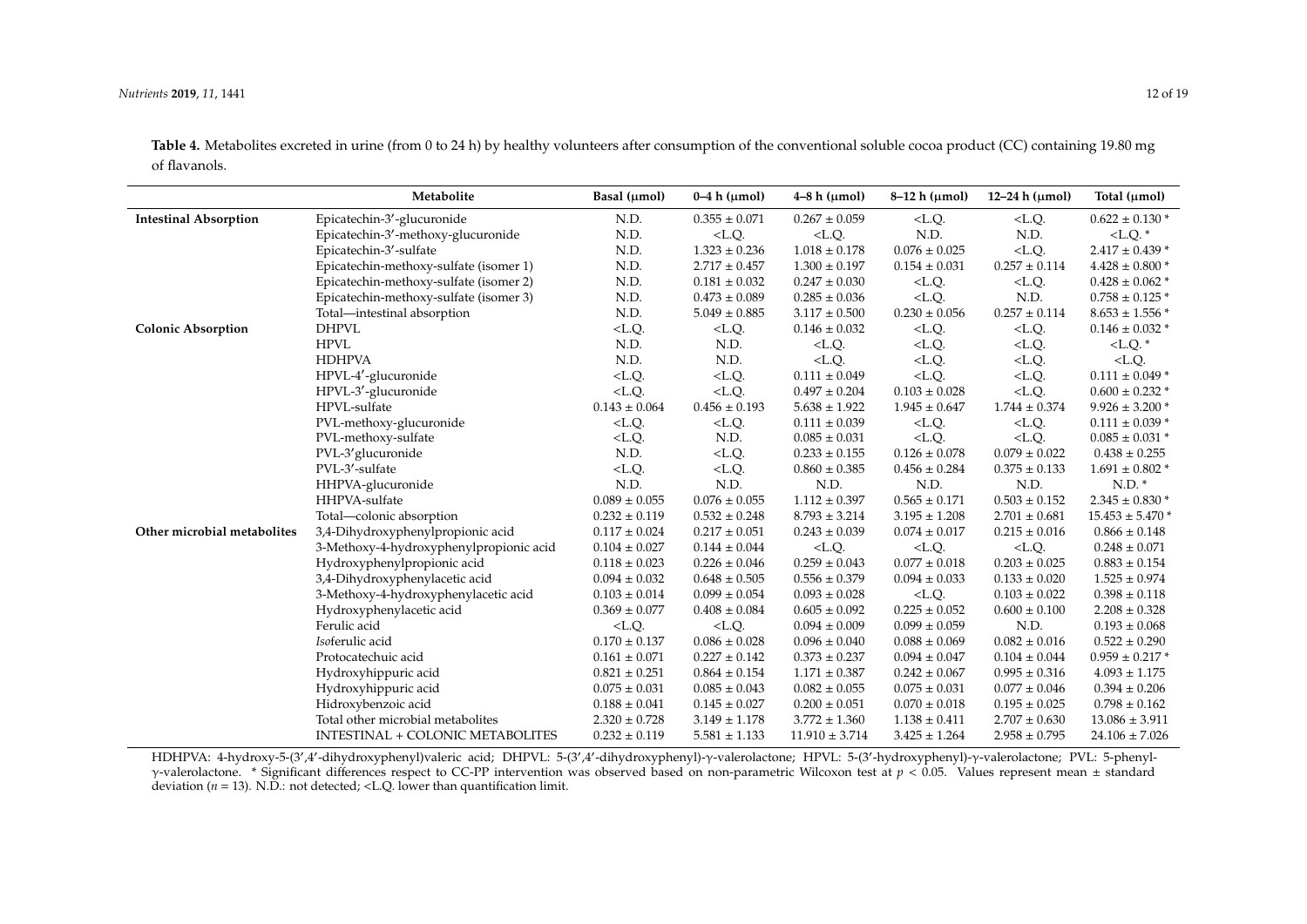**Table 5.** Metabolites excreted in urine (from 0 to 24 h) by healthy volunteers after consumption of the flavanol-rich soluble cocoa product (CC-PP) containing 68.25 mg of flavanols.

|                              | Metabolite                              | Basal (µmol)      | $0-4h$ ( $\mu$ mol) | $4-8h$ ( $\mu$ mol) | $8-12 h (µmol)$    | 12-24 h $(\mu mol)$ | Total (µmol)             |
|------------------------------|-----------------------------------------|-------------------|---------------------|---------------------|--------------------|---------------------|--------------------------|
| <b>Intestinal Absorption</b> | Epicatechin-3'-glucuronide              | N.D.              | $0.958 \pm 0.272$   | $0.695\pm0.190$     | $<$ L.Q.           | $<$ L.Q.            | $1.653 \pm 0.462$ *      |
|                              | Epicatechin-3'-methoxy-glucuronide      | N.D.              | $0.121 \pm 0.036$   | $<$ L.Q.            | $<$ L.Q.           | N.D.                | $0.121 \pm 0.036$ *      |
|                              | Epicatechin-3'-sulfate                  | N.D.              | $3.627 \pm 0.797$   | $3.572 \pm 0.662$   | $0.158 \pm 0.038$  | $<$ L.Q.            | $7.357$ $\pm$ 1.523 $^*$ |
|                              | Epicatechin-methoxy-sulfate (isomer 1)  | N.D.              | $8.642 \pm 1.434$   | $3.277 \pm 0.644$   | $0.330\pm0.095$    | $0.232 \pm 0.070$   | $12.481 \pm 2.243$ *     |
|                              | Epicatechin-methoxy-sulfate (isomer 2)  | N.D.              | $0.566 \pm 0.152$   | $0.557 \pm 0.120$   | $0.077 \pm 0.021$  | $<$ L.Q.            | $1.200 \pm 0.293$ *      |
|                              | Epicatechin-methoxy-sulfate (isomer 3)  | N.D.              | $1.702 \pm 0.243$   | $0.652 \pm 0.148$   | $<$ L.Q.           | $<$ L.Q.            | $2.354 \pm 0.402$ *      |
|                              | Total-intestinal absorption             | N.D.              | $15.616 \pm 2.934$  | $8.753 \pm 1.764$   | $0.565 \pm 0.154$  | $0.232 \pm 0.070$   | $25.166 \pm 4.959$ *     |
| <b>Colonic Absorption</b>    | <b>DHPVL</b>                            | $<$ L.Q.          | $<$ L.Q.            | $0.628 \pm 0.087$   | $0.174 \pm 0.029$  | $0.282 \pm 0.082$   | $1.084 \pm 0.199$ *      |
|                              | <b>HPVL</b>                             | N.D.              | $<$ L.Q.            | $0.104 \pm 0.041$   | $<$ L.Q.           | $<$ L.Q.            | $0.104 \pm 0.041$ *      |
|                              | <b>HDHPVA</b>                           | N.D.              | $<$ L.Q.            | $<$ L.Q.            | $<$ L.Q.           | $<$ L.Q.            | $<$ L.Q.                 |
|                              | HPVL-4'-glucuronide                     | $<$ L.Q.          | $<$ L.Q.            | $0.330 \pm 0.111$   | $0.550 \pm 0.015$  | $0.081 \pm 0.025$   | $0.961 \pm 0.151$ *      |
|                              | HPVL-3'-glucuronide                     | $<$ L.Q.          | $<$ L.Q.            | $1.802 \pm 0.567$   | $0.274 \pm 0.060$  | $0.282 \pm 0.130$   | $2.358 \pm 0.766$ *      |
|                              | HPVL-sulfate                            | $0.332 \pm 0.164$ | $1.965\pm0.636$     | $15.979 \pm 2.963$  | $5.386 \pm 0.934$  | $7.656 \pm 2.125$   | $31.318 \pm 6.822$ *     |
|                              | PVL-methoxy-glucuronide                 | $<$ L.Q.          | $<$ L.Q.            | $0.340 \pm 0.074$   | $0.084 \pm 0.014$  | $0.131 \pm 0.046$   | $0.555 \pm 0.134$ *      |
|                              | PVL-methoxy-sulfate                     | N.D.              | $<$ L.Q.            | $0.177 \pm 0.036$   | $<$ L.Q.           | $<$ L.Q.            | $0.177 \pm 0.047$ *      |
|                              | PVL-3'glucuronide                       | $<$ L.Q.          | $0.108 \pm 0.045$   | $0.521 \pm 0.191$   | $0.179 \pm 0.063$  | $0.508 \pm 0.349$   | $1.316 \pm 0.648$        |
|                              | PVL-3'-sulfate                          | $<$ L.Q.          | $0.651 \pm 0.389$   | $4.188 \pm 1.535$   | $1.223 \pm 0.373$  | $1.690 \pm 0.572$   | $7.752 \pm 2.868$ *      |
|                              | HHPVA-glucuronide                       | N.D.              | $<$ L.Q.            | $0.714 \pm 0.088$   | $0.087 \pm 0.019$  | $0.251 \pm 0.075$   | $1.052 \pm 0.182$ *      |
|                              | HHPVA-sulfate                           | $0.089 \pm 0.032$ | $0.584 \pm 0.223$   | $5.018 \pm 1.090$   | $1.798 \pm 0.376$  | $1.987 \pm 0.566$   | $9.476 \pm 2.287$ *      |
|                              | Total-colonic absorption                | $0.421 \pm 0.196$ | $3.308 \pm 1.293$   | $29.801 \pm 6.783$  | $9.755 \pm 1.883$  | $12.868 \pm 3.970$  | $56.153 \pm 14.145$ *    |
| Other microbial metabolites  | 3,4-Dihydroxyphenylpropionic acid       | $0.213 \pm 0.031$ | $0.256 \pm 0.027$   | $0.238 \pm 0.028$   | $0.109 \pm 0.016$  | $0.301 \pm 0.029$   | $1.117 \pm 0.131$        |
|                              | 3-Methoxy-4-hydroxyphenylpropionic acid | $0.077 \pm 0.032$ | $0.175 \pm 0.054$   | $<$ L.Q.            | $<$ L.Q.           | $0.199 \pm 0.052$   | $0.461 \pm 0.138$        |
|                              | Hydroxyphenylpropionic acid             | $0.074 \pm 0.013$ | $0.350 \pm 0.038$   | $0.356 \pm 0.076$   | $0.140 \pm 0.041$  | $0.284 \pm 0.075$   | $1.204 \pm 0.243$        |
|                              | 3,4-Dihydroxyphenylacetic acid          | $0.109 \pm 0.015$ | $0.751 \pm 0.057$   | $0.556 \pm 0.096$   | $0.198 \pm 0.037$  | $0.539 \pm 0.196$   | $2.153 \pm 0.401$        |
|                              | 3-Methoxy-4-hydroxyphenylacetic acid    | $0.198 \pm 0.071$ | $0.188 \pm 0.026$   | $0.124 \pm 0.050$   | $<$ L.Q.           | $0.138 \pm 0.016$   | $0.648 \pm 0.178$        |
|                              | Hydroxyphenylacetic acid                | $0.585 \pm 0.070$ | $0.631 \pm 0.140$   | $0.678 \pm 0.231$   | $0.434 \pm 0.070$  | $0.534 \pm 0.143$   | $2.862 \pm 0.654$        |
|                              | Ferulic acid                            | $<$ L.Q.          | $0.137 \pm 0.092$   | $0.150 \pm 0.094$   | $0.151 \pm 0.094$  | $0.312 \pm 0.290$   | $0.750 \pm 0.570$        |
|                              | Isoferulic acid                         | $<$ L.Q.          | $0.164 \pm 0.044$   | $0.160 \pm 0.066$   | $0.152 \pm 0.094$  | $0.210 \pm 0.152$   | $0.686 \pm 0.356$        |
|                              | Protocatechuic acid                     | $0.088 \pm 0.014$ | $0.105 \pm 0.016$   | $0.113 \pm 0.020$   | $0.095 \pm 0.040$  | $0.127 \pm 0.015$   | $0.528 \pm 0.105$ *      |
|                              | Hydroxyhippuric acid                    | $0.871 \pm 0.264$ | $0.789 \pm 0.100$   | $0.579 \pm 0.096$   | $0.328 \pm 0.063$  | $0.987 \pm 0.193$   | $3.554 \pm 0.716$        |
|                              | Hydroxyhippuric acid                    | $0.086 \pm 0.013$ | $0.090 \pm 0.009$   | $0.082 \pm 0.009$   | $0.075 \pm 0.063$  | $0.129 \pm 0.017$   | $0.462\pm0.111$          |
|                              | Hidroxybenzoic acid                     | $0.212 \pm 0.037$ | $0.396 \pm 0.060$   | $0.298 \pm 0.036$   | $0.172 \pm 0.063$  | $0.302 \pm 0.169$   | $1.380 \pm 0.365$        |
|                              | Total other microbial metabolites       | $2.513 \pm 0.560$ | $4.032 \pm 0.663$   | $3.334 \pm 0.802$   | $1.854 \pm 0.581$  | $4.062 \pm 1.347$   | $15.805 \pm 3.968$       |
|                              | INTESTINAL + COLONIC METABOLITES        | $0.421 \pm 0.196$ | $18.924 \pm 4.227$  | $38.554 \pm 8.547$  | $10.320 \pm 2.037$ | $13.100 \pm 4.040$  | $81.319 \pm 19.104$      |

<span id="page-12-0"></span>HDHPVA: 4-hydroxy-5-(3',4'-dihydroxyphenyl)valeric acid; DHPVL: 5-(3',4'-dihydroxyphenyl)-γ-valerolactone; HPVL: 5-(3'-hydroxyphenyl)-γ-valerolactone; PVL: 5-phenylγ-valerolactone. \* Significant differences respect to CC-PP intervention was observed based on non-parametric Wilcoxon test at *p* < 0.05. Values represent mean ± standard deviation ( $n = 13$ ). N.D.: not detected; <L.Q. lower than quantification limit.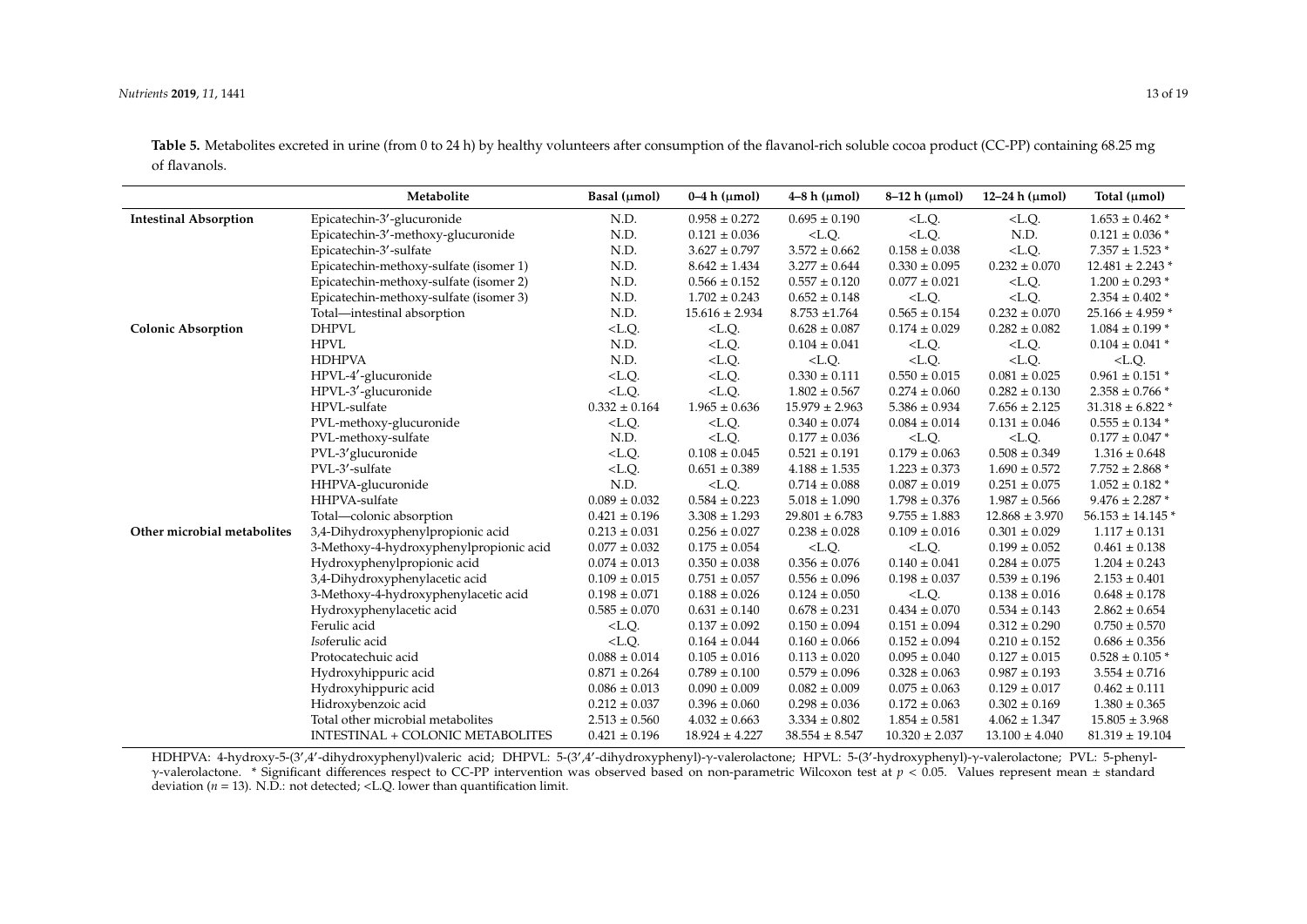#### **4. Discussion 4. Discussion**

Relevant studies on the absorption and metabolism of flavanols in different cocoa products Relevant studies on the absorption and metabolism of flavanols in different cocoa products have have been recently published  $[3,13,14,21]$  $[3,13,14,21]$  $[3,13,14,21]$  $[3,13,14,21]$ . However, the particularity of the present work lies in the realistic dose administered to the participants, following the recommendations of the cocoa product dose administered to the participants, following the recommendations of the cocoa product manufacturer. Furthermore, the present study compares the bioavailability of flavanols in two cocoa manufacturer. Furthermore, the present study compares the bioavailability of flavanols in two cocoa products: one conventional, naturally rich in cocoa (CC) and the other enriched in flavanols (CC-PP). products: one conventional, naturally rich in cocoa (CC) and the other enriched in flavanols (CC-PP). This enabled us to check if the higher phenol doses administered with CC-PP would alter the kinetics This enabled us to check if the higher phenol doses administered with CC-PP would alter the kinetics of appearance, clearance and biotransformation. Furthermore, special attention has been paid to identify novel microbial metabolites, considering that the identification could contribute to shed light on the biotransformation pathway of flavanols in cocoa in general terms, and soluble cocoa products on the biotransformation pathway of flavanols in cocoa in general terms, and soluble cocoa products in particular, therefore allowing to further understand the bioactivity of these products. in particular, therefore allowing to further understand the bioactivity of these products.

The results show that flavanols present in soluble cocoa products are partially absorbed and The results show that flavanols present in soluble cocoa products are partially absorbed and extensively metabolized, so that most of the metabolites are produced by the intestinal microbiota. extensively metabolized, so that most of the metabolites are produced by the intestinal microbiota. Thus, phenyl-γ-valerolactones and phenylvaleric acid derivatives, mainly as phase II conjugated Thus, phenyl-γ-valerolactones and phenylvaleric acid derivatives, mainly as phase II conjugated metabolites, formed after absorption in the colon, were the predominant metabolites in plasma and metabolites, formed after absorption in the colon, were the predominant metabolites in plasma and urine, underlying the importance of the microbiota in the metabolism of flavanols (Figure 2). urine, underlying the importance of the microbiota in the metabolism of flavanols (Figur[e 2](#page-13-0)).

<span id="page-13-0"></span>

soluble cocoa product (CC) and a flavanol-rich soluble cocoa product (CC-PP). **Figure 2.** Biotransformation pathways in humans of the main flavanols contained in a conventional

soluble cocoa product (CC) and a flavanol-rich soluble cocoa product (CC-PP).

collected biological fluids in agreement with previous studies [\[4](#page-17-1)[,11](#page-17-8)[,16,](#page-17-12)[22](#page-18-1)-25]. Only Schroeter et al. [\[26\]](#page-18-3) described the presence of epicatechin and catechin in plasma after the ingestion of powdered cocoa drinks with a high flavanol content (917 mg). Flavanols followed two different pathways: a minor part of metabolites was subsequently metabolized by phase II enzymes into sulfated, glucuronidated and methoxy derivatives in the intestinal epithelium, after entering the bloodstream, whereas most flavanols reached the colon and were transformed by microbial enzymes prior to absorption and conjugation into phase II metabolites.  $\blacksquare$ Neither un-metabolized epicatechin and catechin nor procyanidins B1 and B2 were detected in the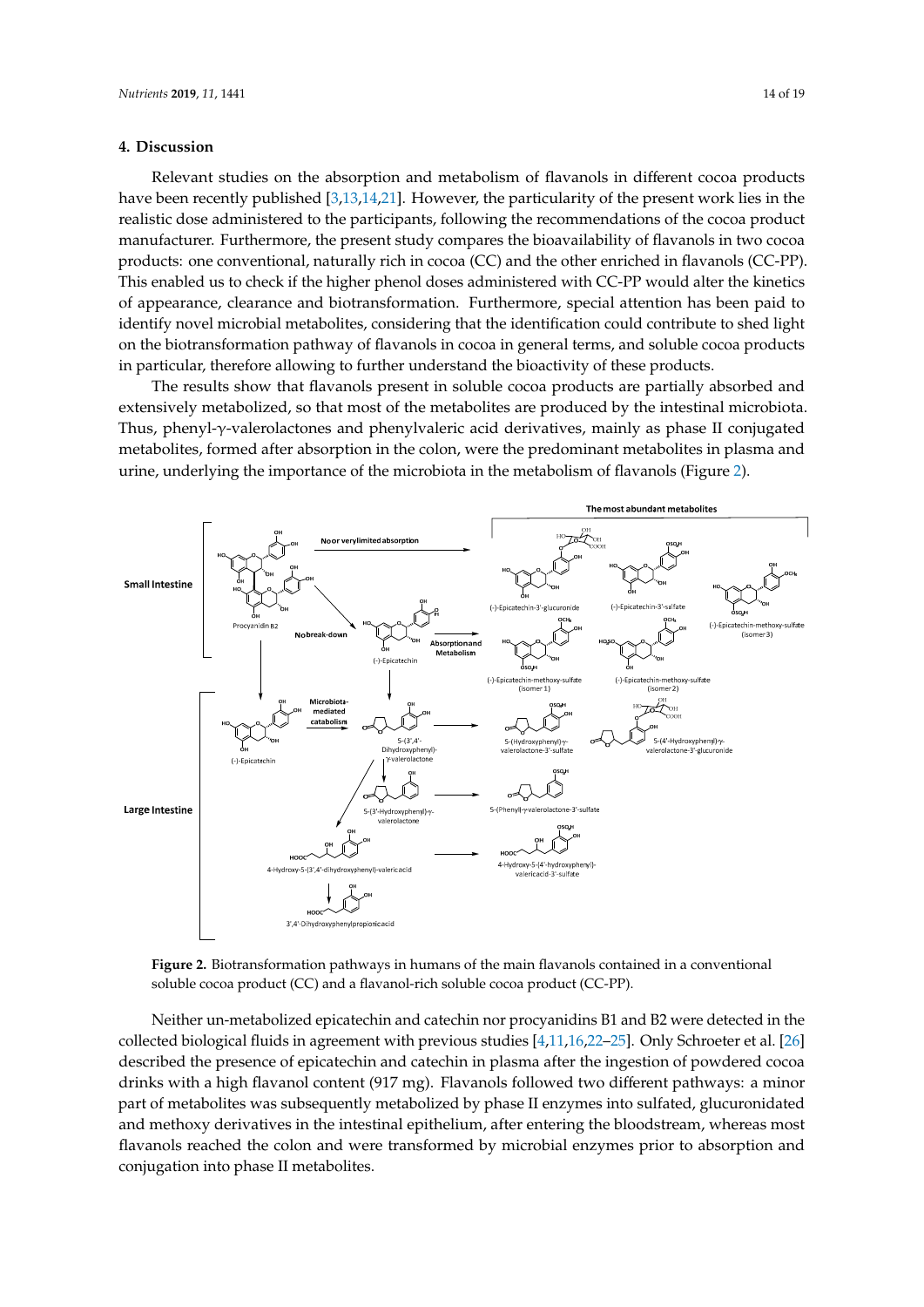Regarding the compounds identified in the systemic circulation, the present results are in agreement with those described by Actis-Goretta et al. [\[16\]](#page-17-12), Ottaviani et al. [\[4\]](#page-17-1), Borges et al. [\[21\]](#page-18-0), and Montagnana et al. [\[11\]](#page-17-8), who identified glucuronidated, sulfated and methoxy-sulfated derivatives of epicatechin in plasma. These metabolites were quantified in nM concentrations with  $C_{\text{max}}$  values from 25 to 31 nM and 37 to 42 nM after CC and CC-PP intake, respectively. As can be seen, there were no remarkable differences in the plasma concentrations of the major phase II epicatechin derivatives, in spite of the different intake of polyphenols with both cocoa products (CC, providing 19.80 mg, and CC-PP, with a total intake of 68.2 mg). In contrast, plasma concentrations as high as ~300 nM were reported by Actis-Goretta et al. [\[16\]](#page-17-12) after the ingestion of 154 mg of flavanols in 100 g of dark chocolate, or up to 590 nM after the intake of 1,100 mg of flavanols in a soluble cocoa product [\[4\]](#page-17-1). Mullen et al. [\[25\]](#page-18-2) demonstrated the interference of milk proteins in the absorption of flavanols, which might explain the lower plasmatic level of metabolites described in this study compared to Actis-Goretta et al. [\[16\]](#page-17-12) or Ottaviani et al. [\[4\]](#page-17-1), among others. However, it is noteworthy that these high intakes correspond to non-realistic doses that are difficult to maintain on a daily basis within a balanced diet. The time that these metabolites took to reach the maximum concentration in plasma  $(T_{max})$ , ranged from 1.0 h and 1.5 h with both soluble cocoa products, pointing to the absorption in the proximal gastrointestinal tract, in agreement with other studies [\[4](#page-17-1)[,8](#page-17-5)[,24,](#page-18-4)[25,](#page-18-2)[27,](#page-18-5)[28\]](#page-18-6).

On reaching the colon, flavanols undergo microbiota-mediated conversion yielding the 5C-ring fission metabolites, 5-(hydroxypheynyl)-γ-valerolactones and 5-(hydroxyphenyl)-γ-hydroxyvaleric acids that appear in plasma preferably as phase II metabolites, being HPVL-sulfate and HPVL-3'-glucuronide the most abundant metabolites.  $C_{\text{max}}$  of the total amount of these metabolites was 424 nM and 829 nM after CC and CC-PP intake, respectively, and their  $T_{\text{max}}$  ranged from 5.0 to 6.0 h, distinctive of colon-derived products. These results are in line with those obtained by Ottaviani et al. [\[8\]](#page-17-5), who evaluated the absorption, metabolism, distribution, and excretion of radiolabeled and stereochemically pure  $[2^{-14}C]$ (-)-epicatechin ( $[1^{14}C]$ epicatechin) in 8 male volunteers that consumed a drink containing 207 µmol (60 mg) of flavanols and reported in plasma a total concentration of 588 nM of this group of metabolites. Recently, Montagnana et al. [\[11\]](#page-17-8) also has detected phenyl-γ-valerolactone metabolites (glucuronidated, sulfated and methoxy derivatives) in plasma 4 h after the ingestion of 50 g of 90% cocoa chocolate (7.5 gallic acid equivalents of polyphenols).

There were substantially higher levels of metabolites in urine than plasma. The main urinary metabolites were epicatechin-methoxy-sulfate (isomer 1) and epicatechin-3'-sulfate along with epicatechin-methoxy-sulfate (isomer 3), epicatechin-3'-glucuronide and epicatechin-methoxy-sulfate (isomer 2) followed by epicatechin-3'-methoxy-glucuronide. Sulfated and/or methylsulfated derivatives of epicatechin represented 92% of this group of metabolites after consumption of both soluble cocoa products, confirming sulfation as the preferential biotransformation pathway. These results are in line with previous studies [\[4,](#page-17-1)[8,](#page-17-5)[16,](#page-17-12)[25\]](#page-18-2) although the proportion of metabolites was dependent on the amount of epicatechin ingested, so that a greater proportion of sulfated derivatives in all their forms (sulfated and methoxy-sulfated) was observed at lower doses of epicatechin, as in Mullen et al. [\[25\]](#page-18-2), after the intake of 13 mg of flavanols, whereas a higher proportion of glucuronidated derivatives was observed at higher doses of epicatechin as in Ottaviani et al. [\[4\]](#page-17-1), who administered 1100 mg of flavanols. Later Ottaviani et al. [\[8\]](#page-17-5) detected a balanced amount of glucuronidated and sulfated derivatives of epicatechin after the intake of 60 mg of epicatechin. Phase II derivatives of epicatechin were excreted mainly in the initial 0–4 h urine collection period, followed by the interval 4–8 h and then rapidly decreased in the following intervals, in keeping with the plasma pharmacokinetic profiles (Figure [1\)](#page-8-0). Phase II derivatives of epicatechin accounted for 35.9% and 31.0% of total urinary metabolites after CC and CC-PP intake, respectively, which suggests a limited bioavailability at the intestinal level.

Regarding microbial metabolites derived from epicatechin, phase II derivatives of phenyl-γ-valerolactones and phenylvaleric acid were the most important group of metabolites quantified in urine after the ingestion of both soluble cocoa products (64.1% and 69% of the total urinary metabolites) and were largely excreted between 4–8 h post-intake. These compounds have been less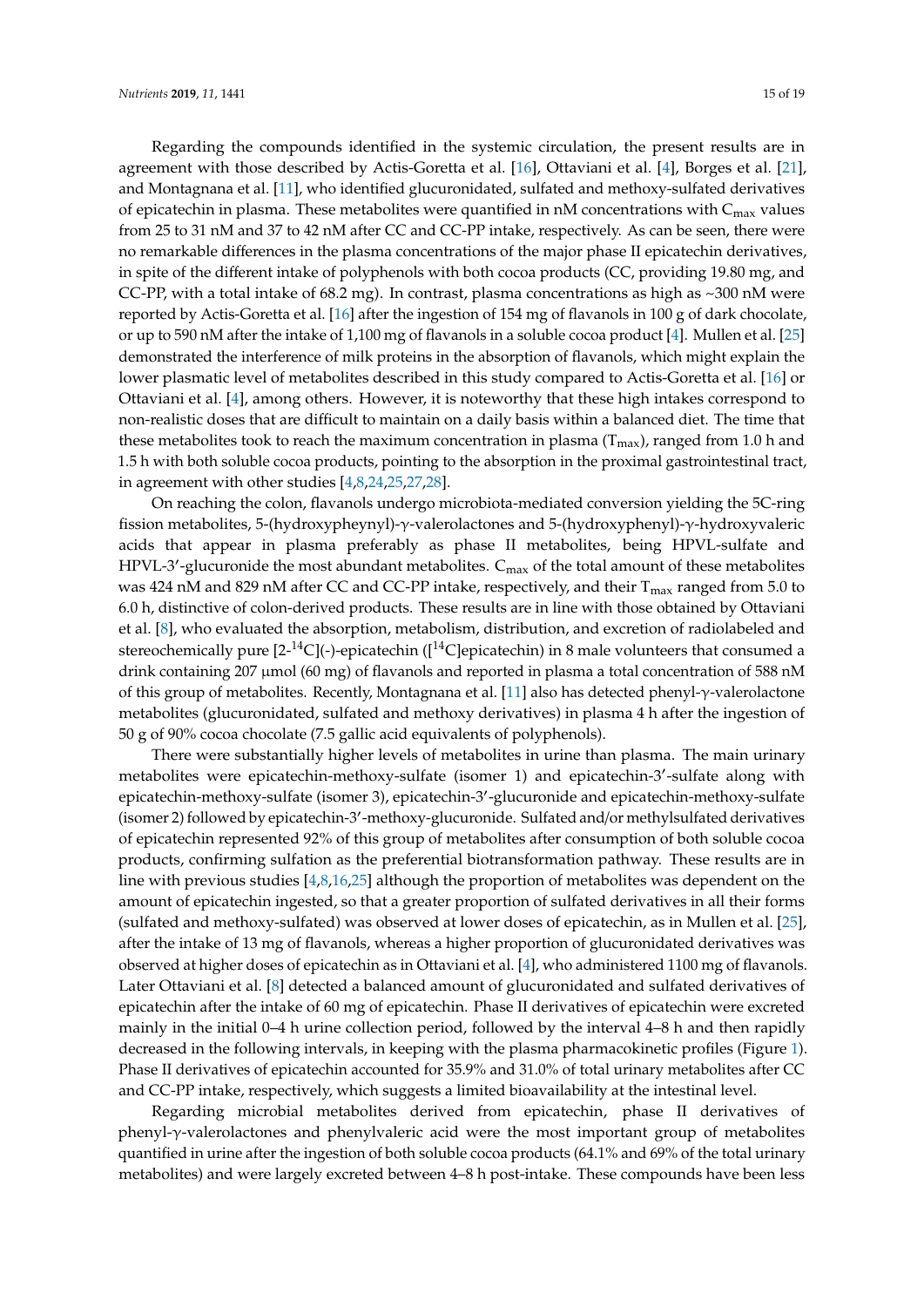described in the literature than phase II derivatives of epicatechin. Urpi-Sarda et al. [\[17\]](#page-17-13) identified in 24 h urine mainly DHPVL and its phase II derivatives (glucuronides, sulfates, methoxy-glucuronides and methoxy-sulfates), with some being also found in plasma after the intake of 46.4 mg of flavanols in cocoa powder. Llorach et al. [\[29\]](#page-18-7) revealed the presence of 4-hydroxy-5-(3',4'-dihydroxyphenyl) valeric acid in 24 h urine along with some phase II derivatives of DHPVL after the consumption of a single dose of cocoa powder. Vitaglione et al. [\[9\]](#page-17-6) also detected DHPVL in urine after the intake of different products prepared with cocoa cream. Recently, Ottaviani et al. [\[8\]](#page-17-5) completed the characterization of phenyl-γ-valerolactones and phenylvaleric acid derivatives after consumption of 60 mg of  $[14C]$ epicatechin identifying sulfated and glucuronidated forms of DHPVL, HPVL and HDHPVA.

It is worth noting that excretion of HPVL-sulfate added up to 9.9 and 31.32 µmoles in 24 h after CC and CC-PP intake, respectively, evidencing that sulfation was the preferential biotransformation pathway followed by methylation and glucuronidation, in agreement with the profile described in plasma. Consequently, HPVL-sulfate as the main metabolite in both plasma and urine, could be a very sensitive biomarker of flavanol intake, considering that the excreted amount of this metabolite reached 41.1% and 38.5% of the total metabolites excreted after the consumption of CC and CC-PP, respectively.

Finally, derivatives of hydroxyphenylpropionic, hydroxyphenylacetic, hydroxybenzoic, hydroxycinnamic, and hydroxyhippuric acids were also characterized. These compounds are not exclusively formed during the biotransformation of flavanols, since most were present in basal urine before soluble cocoa product intake (Tables [4](#page-11-0) and [5\)](#page-12-0) and, therefore, they were not taken into account to determine flavanol recovery.

The total urinary excretion of metabolites derived from flavanols in CC and CC-PP presented a recovery of 35.3% and 34.6% of the phenols ingested, respectively, pointing to a moderate bioavailability of flavanols. It is worth noting that, although urinary recovery of metabolites, both from intestinal and colonic absorption, showed a dose-dependent increase after CC and CC-PP intake, the total amount of excreted metabolites was similar in both cases, around 35% of the ingested polyphenols, pointed out the limited bioavailability of cocoa flavanols. There is a marginal difference between the data reported in the literature regarding the recovery of flavanols. For instance, Baba et al. [\[27\]](#page-18-5) showed an epicatechin excretion of 29.8% and 25.3% after the ingestion of chocolate and cocoa, respectively, which provided 220 mg of flavanols. Ito et al. [\[30\]](#page-18-8) reported an excretion of 1.9% after the ingestion of 289 mg of flavanols in a soluble cocoa administered with water. Mullen et al. [\[25\]](#page-18-2) described excretions of 18% and 10% after the ingestion of a beverage containing 13 mg of cocoa flavanols dissolved in water or milk, respectively. Afterwards, Actis-Goretta et al. [\[16\]](#page-17-12) reported excretion values of 21.7% following the ingestion of 100 g of dark chocolate that provided 154 mg of flavanols. Recently, jejunal absorption of (−)-epicatechin in humans assessed by an intestinal perfusion technique revealed an average of ~46% (−)-epicatechin absorption based on recovery in the perfusion fluid, with high inter-individual variability among the eight volunteers participating in the study, ranging from 31% to 90% [\[31\]](#page-18-9). More recently, Ottaviani et al. [\[8\]](#page-17-5) determined that the mean total recovery of radioactivity in urine from 8 volunteers in a 0–48 h period after ingestion of  $[^{14}$ C]EC was 82.5  $\pm$  4.7% of intake, with individual values ranging from 49.9% to 90.2%. In most volunteers, only a relatively small amount of radioactivity was excreted after 48 h (8; 21). It is remarkable that in all these studies there are important differences in the designs of the interventions, treatments applied to the samples before the analysis, quantification methods and even in the form of administering the flavanols (dark chocolate, milk chocolate, cocoa powder dissolved in water or milk), so that there are variables that can significantly affect the results, making comparisons difficult. Of all the factors mentioned, the matrix effect of the food has been the subject of numerous studies and, although they have generated controversial results, there are more studies that suggest an interference of milk proteins in the absorption of flavanols, as described in Mullen et al. [\[25\]](#page-18-2), among others. High inter-individual differences in the production of metabolites have been detected in this study, as in most previous studies here cited, since different factors such as sex, age, dietary habits, and gut microbiota may significantly influence the absorption and metabolism of phenolic compounds. Among the mentioned factors, the colonic microbiota is arguably the most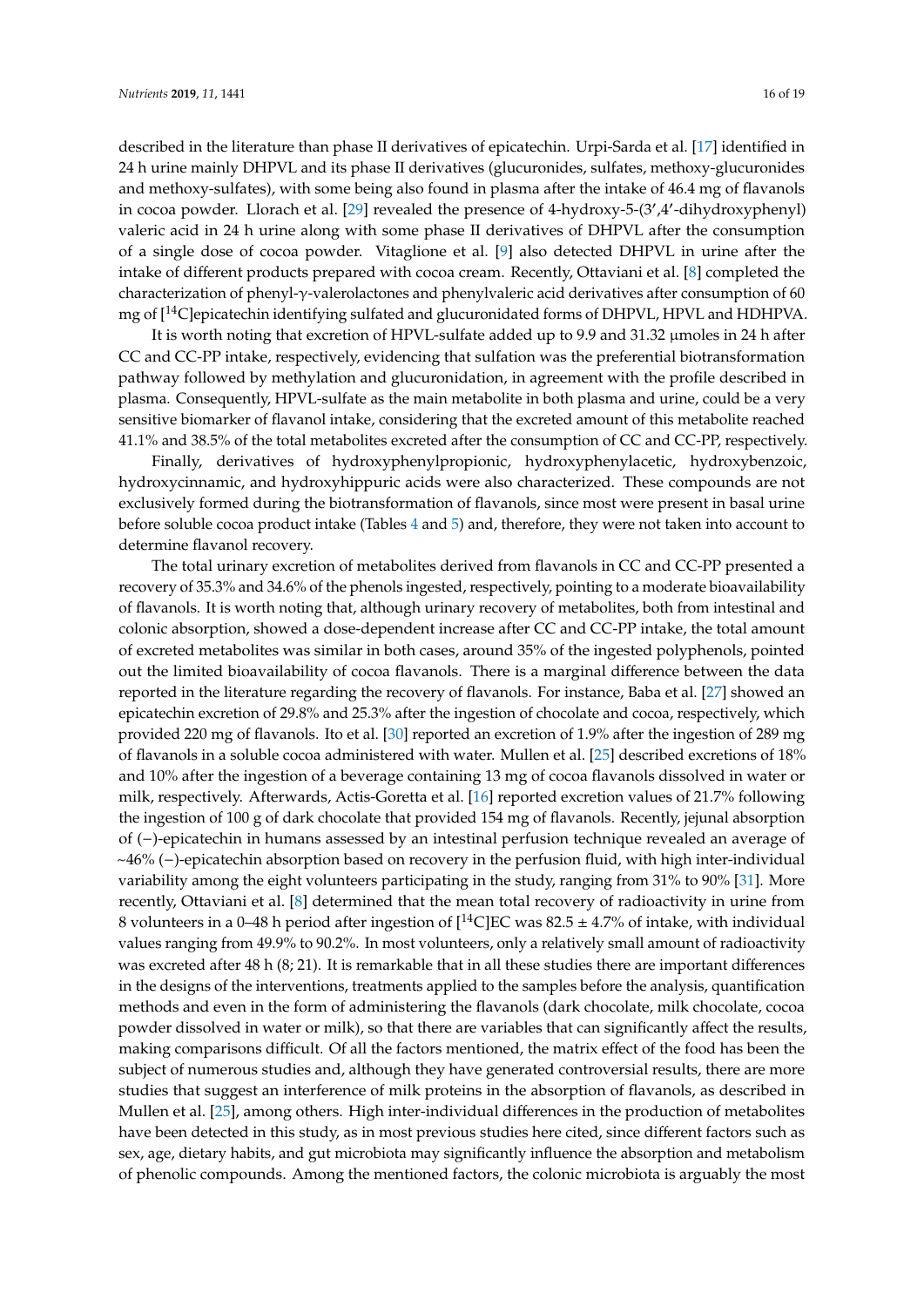important factor affecting the inter-individual variability, considering that metabolites formed at colonic level constitute the predominant circulating metabolites. Nevertheless, all studies, including the present work, suggest modest recovery of flavanols in urine considering only epicatechin-derived phase II metabolites.

A limitation of this study was the reduced urinary collection time. Most of the microbial metabolites show relevant amounts in the 12–24 h interval, not returning to basal levels, and therefore it would have been interesting to extend the collection time to at least 48 h. Therefore, it is likely that the amount of urinary metabolites has been underestimated and thus a higher bioavailability of cocoa polyphenols cannot be ruled out. Another limitation was the lack of certain metabolite standards, mainly phase II derivatives, forcing to express the results as equivalents of the corresponding precursor compound. Therefore, the results here indicated did not accurately measure the concentrations of the metabolites described in the biological samples. Nevertheless, the results are in line with other studies on the bioavailability of cocoa flavanols [\[4,](#page-17-1)[16](#page-17-12)[,25\]](#page-18-2).

In summary, polyphenols contained in two commercial, soluble cocoa products were partially absorbed and extensively metabolized. Phase II derivatives of epicatechin were identified and their pharmacokinetic profiles were compatible with epicatechin absorption at small intestine level. However, the predominant group of metabolites identified corresponded to those formed by the microbiota, hydroxyphenyl-γ-valerolatones and phenylvaleric acid, which were absorbed and metabolized into phase II derivatives. Among these metabolites, 5-(hydroxyphenyl)-γ-valerolactone 3'-sulfate showed a high amount in urine, which could be used as biomarker of intake of flavanol-rich food. In all, although flavanol bioavailability, determined by urinary recovery, showed a dose-dependent absorption after consuming both cocoa products, this was partial and limited to 35% of the ingested polyphenols, irrespective of the initial dose.

In conclusion, the bioavailability of flavanols in soluble cocoa products is moderate, these compounds are extensively metabolized, mainly by the microbiota, and remain in the body of cocoa consumers for a long time, which favors the possible bioactivity of these compounds.

**Supplementary Materials:** The following are available online at http://[www.mdpi.com](http://www.mdpi.com/2072-6643/11/7/1441/s1)/2072-6643/11/7/1441/s1, Figure S1: Representative high-performance liquid chromatography-diode array (HPLC-DAD) chromatograms of phenolic compounds of a conventional soluble cocoa (CC) (upper panel, **a**) and a flavanol-rich soluble cocoa (CC-PP) (lower panel, **b**) registered at 280 nm; Table S1: Retention times and λmax of the compounds identified by high-performance liquid chromatography-diode array (HPLC-DAD) and the masses of each of the flavonoid identified determined by LC-ESI-QToF-MS.

**Author Contributions:** Conceptualization, R.M. and L.B.C.; methodology, M.G.-J., S.M.-L. and R.M.; software, M.G.-J. and B.S.; validation, M.G.-J., S.M.-L. and R.M.; formal analysis, M.G.-J. and S.M.-L.; investigation, R.M. and L.B.C.; resources, R.M. and L.B.C.; data curation, R.M.; writing—original draft preparation, R.M.; writing—review and editing, R.M., B.S. and L.B.C.; visualization, R.M.; supervision, R.M. and L.B.C.; project administration, R.M. and L.B.C.; funding acquisition, R.M. and L.B.C.

**Funding:** This research was funded by the Spanish Ministry of Science, Innovation and Universities (MINECO-FEDER); gran numbers AGL2010-18269 and AGL2015-69986-R. S.M.-L. was a predoctoral fellow of the JAE Program (JAEPre097) co-funded by CSIC and the European Social Fund. M. G.-J. was a predoctoral FPI fellow BES2008-007138 of the Spanish Ministry of Science and Innovation.

**Acknowledgments:** We are grateful to the volunteers who participated in the study. Authors thank I. Alvarez and M.A. Martinez at the Analytical Techniques Service (USTA) facilities of ICTAN for their technical assistance with the mass spectrometry analyses. All authors revised and approved the final version of the manuscript.

**Conflicts of Interest:** Samples for this study were provided by Idilia Foods (formerly Nutrexpa S.L.), although this company did not take part in the study, in any form. Authors declare no conflict of interest.

#### **References**

- <span id="page-16-0"></span>1. Selmi, C.; Cocchi, C.A.; Lanfredini, M.; Keen, C.L.; Gershwin, M.E. Chocolate at heart: The anti-inflammatory impact of cocoa flavonoids. *Mol. Nutr. Food Res.* **2008**, *52*, 1340–1348. [\[PubMed\]](http://www.ncbi.nlm.nih.gov/pubmed/18991246)
- <span id="page-16-1"></span>2. Ellam, S.; Williamson, G. Cocoa and human health. *Annu. Rev. Nutr.* **2013**, *33*, 105–128. [\[PubMed\]](http://www.ncbi.nlm.nih.gov/pubmed/23642199)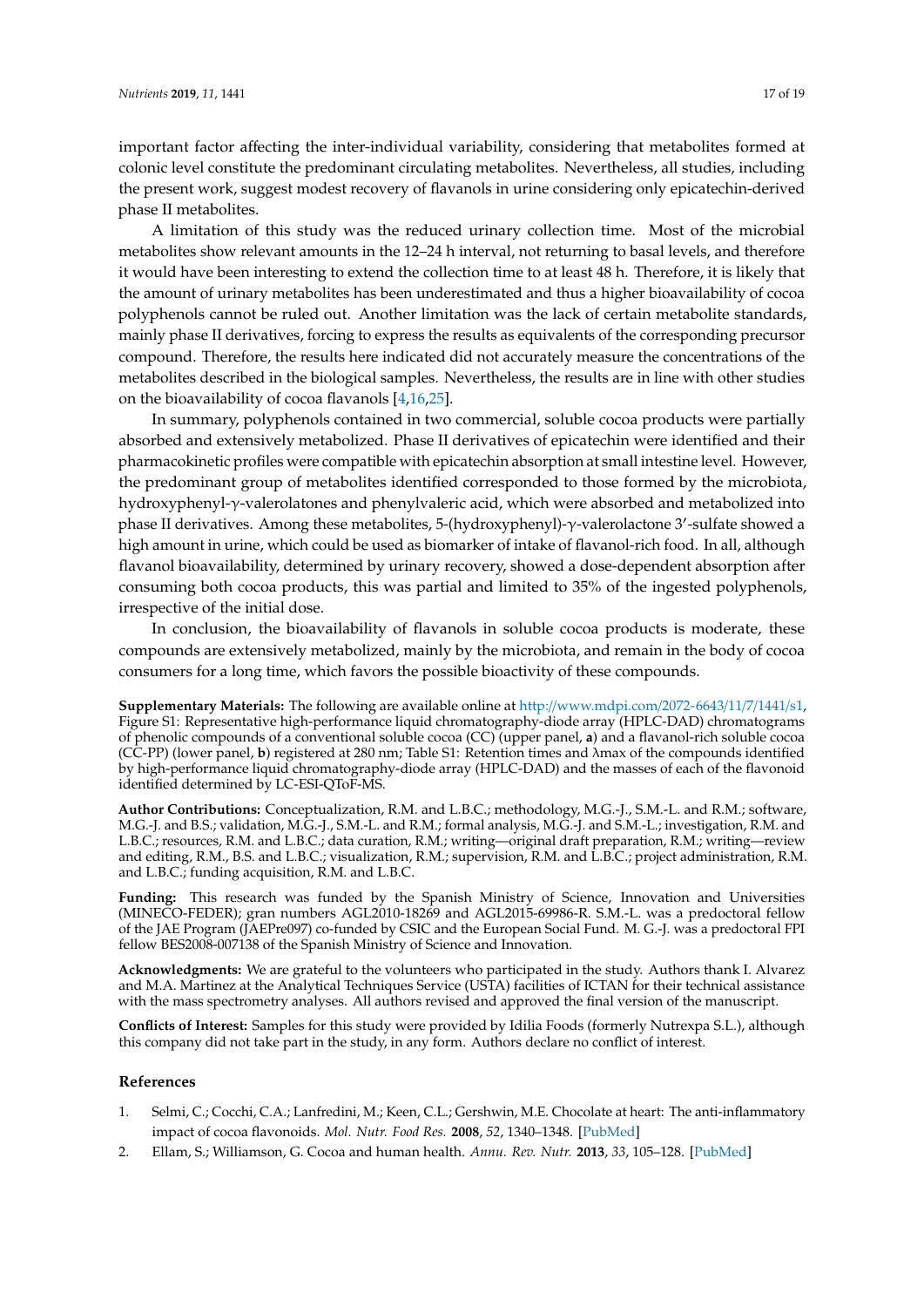- <span id="page-17-0"></span>3. Mena, P.; Bresciani, L.; Brindani, N.; Ludwig, I.A.; Pereira-Caro, G.; Angelino, D.; Llorach, R.; Calani, L.; Brighenti, F.; Clifford, M.N.; et al. Phenyl-γ-valerolactones and phenylvaleric acids, the main colonic metabolites of flavan-3-ols: Synthesis, analysis, bioavailability, and bioactivity. *Nat. Prod. Rep.* **2019**, *36*, 714–752. [\[CrossRef\]](http://dx.doi.org/10.1039/C8NP00062J) [\[PubMed\]](http://www.ncbi.nlm.nih.gov/pubmed/30468210)
- <span id="page-17-1"></span>4. Ottaviani, J.I.; Momma, T.Y.; Kuhnle, G.K.; Keen, C.L.; Schroeter, H. Structurally related (−)-epicatechin metabolites in humans: Assessment using de novo chemically synthesized authentic metabolites. *Free Radic. Biol. Med.* **2012**, *52*, 1403–1412. [\[PubMed\]](http://www.ncbi.nlm.nih.gov/pubmed/22240152)
- <span id="page-17-2"></span>5. Ottaviani, J.I.; Kwik-Uribe, C.; Keen, C.L.; Schroeter, H. Intake of dietary procyanidins does not contribute to the pool of circulating flavanols in humans. *Am. J. Clin. Nutr.* **2012**, *95*, 851–858. [\[CrossRef\]](http://dx.doi.org/10.3945/ajcn.111.028340) [\[PubMed\]](http://www.ncbi.nlm.nih.gov/pubmed/22378733)
- <span id="page-17-3"></span>6. Calani, L.; Del Rio, D.; Luisa Callegari, M.; Morelli, L.; Brighenti, F. Updated bioavailability and 48 h excretion profile of flavan-3-ols from green tea in humans. *Int. J. Food Sci. Nutr.* **2012**, *63*, 513–521. [\[PubMed\]](http://www.ncbi.nlm.nih.gov/pubmed/22133145)
- <span id="page-17-4"></span>7. van der Hooft, J.J.; de Vos, R.C.; Mihaleva, V.; Bino, R.J.; Ridder, L.; de Roo, N.; Jacobs, D.M.; van Duynhoven, J.P.; Vervoot, J. Structural elucidation and quantification of phenolic conjugates present in human urine after tea intake. *Anal. Chem.* **2012**, *84*, 7263–7271. [\[CrossRef\]](http://dx.doi.org/10.1021/ac3017339)
- <span id="page-17-5"></span>8. Ottaviani, J.I.; Borges, G.; Momma, T.Y.; Spencer, J.P.; Keen, C.L.; Crozier, A.; Schroeter, H. The metabolome of  $[2-(14)C]$ (-)-epicatechin in humans: Implications for the assessment of efficacy, safety, and mechanisms of action of polyphenolic bioactives. *Sci. Rep.* **2016**, *1*, 6:29034.
- <span id="page-17-6"></span>9. Vitaglione, P.; Lumaga, R.B.; Ferracane, R.; Sellitto, S.; Morello, J.R.; Miranda, J.R.; Shimoni, E.; Fogliano, V. Human bioavailability of flavanols and phenolic acids from cocoa-nut creams enriched with free or microencapsulated cocoa polyphenols. *Br. J. Nutr.* **2013**, *109*, 1832–1843.
- <span id="page-17-7"></span>10. Sarriá, B.; Martínez-López, S.; Sierra-Cinos, J.L.; García-Diz, L.; Goya, L.; Mateos, R.; Bravo, L. Effects of bioactive constituents in functional cocoa products on cardiovascular health in humans. *Food Chem.* **2015**, *174*, 214–218. [\[CrossRef\]](http://dx.doi.org/10.1016/j.foodchem.2014.11.004)
- <span id="page-17-8"></span>11. Montagnana, M.; Danese, E.; Angelino, D.; Mena, P.; Rosi, A.; Benati, M.; Gelati, M.; Salvagno, G.L.; Favaloro, E.J.; Del Rio, D.; et al. Dark chocolate modulates platelet function with a mechanism mediated by flavan-3-ol metabolites. *Medicine* **2018**, *97*, e13432. [\[PubMed\]](http://www.ncbi.nlm.nih.gov/pubmed/30544424)
- <span id="page-17-9"></span>12. Cifuentes-Gomez, T.; Rodríguez-Mateos, A.; Gonzalez-Salvador, I.; Alañon, M.E.; Spencer, J.P.E. Factors affecting the absorption, metabolism and excretion of cocoa flavanols in humans. *J. Agric. Food Chem.* **2015**, *63*, 7615–7623. [\[PubMed\]](http://www.ncbi.nlm.nih.gov/pubmed/25711140)
- <span id="page-17-17"></span>13. Rodríguez-Mateos, A.; Vauzour, D.; Krueger, C.G.; Shanmuganayagam, D.; Reed, J.; Calani, L.; Mena, P.; Del Río, D.; Crozier, A. Bioavailability, bioactivity and impact on health of dietary flavonoids and related compounds: An update. *Arch. Toxicol.* **2014**, *88*, 1803–1853. [\[PubMed\]](http://www.ncbi.nlm.nih.gov/pubmed/25182418)
- <span id="page-17-10"></span>14. Oracz, J.; Nebesny, E.; Zyzelewicz, D.; Budryn, G.; Luzak, B. Bioavailability and metabolism of selected cocoa bioactive compounds: A comprehensive review. *Crit. Rev. Food Scin. Nutr.* **2019**, 1–39. [\[CrossRef\]](http://dx.doi.org/10.1080/10408398.2019.1619160) [\[PubMed\]](http://www.ncbi.nlm.nih.gov/pubmed/31124371)
- <span id="page-17-11"></span>15. Bravo, L.; Abia, R.; Saura-Calixto, F. Polyphenols as dietary fiber associated compounds. Comparative study on in vivo and in vitro properties. *J. Agric. Food Chem.* **1994**, *42*, 1481–1487. [\[CrossRef\]](http://dx.doi.org/10.1021/jf00043a017)
- <span id="page-17-12"></span>16. Actis-Goretta, L.; Leveques, A.; Giuffrida, F.; Romanov-Michailidis, F.; Viton, F.; Barron, D.; Dueñas-Paton, M.; González-Manzano, S.; Santos-Buelga, C.; Williamson, G.; et al. Elucidation of (-)-epicatechin metabolites after ingestion of chocolate by healthy humans. *Free Radic. Biol. Med.* **2012**, *53*, 787–795. [\[CrossRef\]](http://dx.doi.org/10.1016/j.freeradbiomed.2012.05.023) [\[PubMed\]](http://www.ncbi.nlm.nih.gov/pubmed/22664313)
- <span id="page-17-13"></span>17. Urpí-Sarda, M.; Monagas, M.; Khan, N.; Llorach, R.; Lamuela-Raventós, R.M.; Jáuregui, O.; Estruch, R.; Izquierdo-Pulido, M.; Andrés-Lacueva, C. Targeted metabolic profiling of phenolics in urine and plasma after regular consumption of cocoa by liquid chromatography-tandem mass spectrometry. *J. Chromatogr. A* **2009**, *1216*, 7258–7267. [\[PubMed\]](http://www.ncbi.nlm.nih.gov/pubmed/19671472)
- <span id="page-17-14"></span>18. Sánchez-Patán, F.; Chioua, M.; Garrido, I.; Cueva, C.; Samadi, A.; Marco-Contelles, J.; Moreno-Arribas, M.V.; Bartolomé, B.; Monagas, M. Synthesis, analytical features, and biological relevance of 5-(3',4'-dihydroxyphenyl)-y-valerolactone, a microbial metabolite derived from the catabolism of dietary flavan-3-ols. *J. Agric. Food Chem.* **2011**, *59*, 7083–7091. [\[CrossRef\]](http://dx.doi.org/10.1021/jf2020182) [\[PubMed\]](http://www.ncbi.nlm.nih.gov/pubmed/21627328)
- <span id="page-17-15"></span>19. Monagas, M.; Urpí-Sarda, M.; Sánchez-Patán, F.; Llorach, R.; Garrido, I.; Gómez-Cordovés, C.; Andrés-Lacueva, C.; Bartolomé, B. Insights into the metabolism and microbial biotransformation of dietary flavan-3-ols and the bioactivity of their metabolites. *Food Funct.* **2010**, *1*, 233–253. [\[CrossRef\]](http://dx.doi.org/10.1039/c0fo00132e) [\[PubMed\]](http://www.ncbi.nlm.nih.gov/pubmed/21776473)
- <span id="page-17-16"></span>20. Stoupi, S.; Williamson, G.; Drynan, J.W.; Barron, D.; Clifford, M.N. Procyanidin B2 catabolism by human fecal microflora: Partial characterization of "dimeric" intermediates. *Arch. Biochem. Biophys.* **2010**, *501*, 73–78. [\[CrossRef\]](http://dx.doi.org/10.1016/j.abb.2010.02.009)